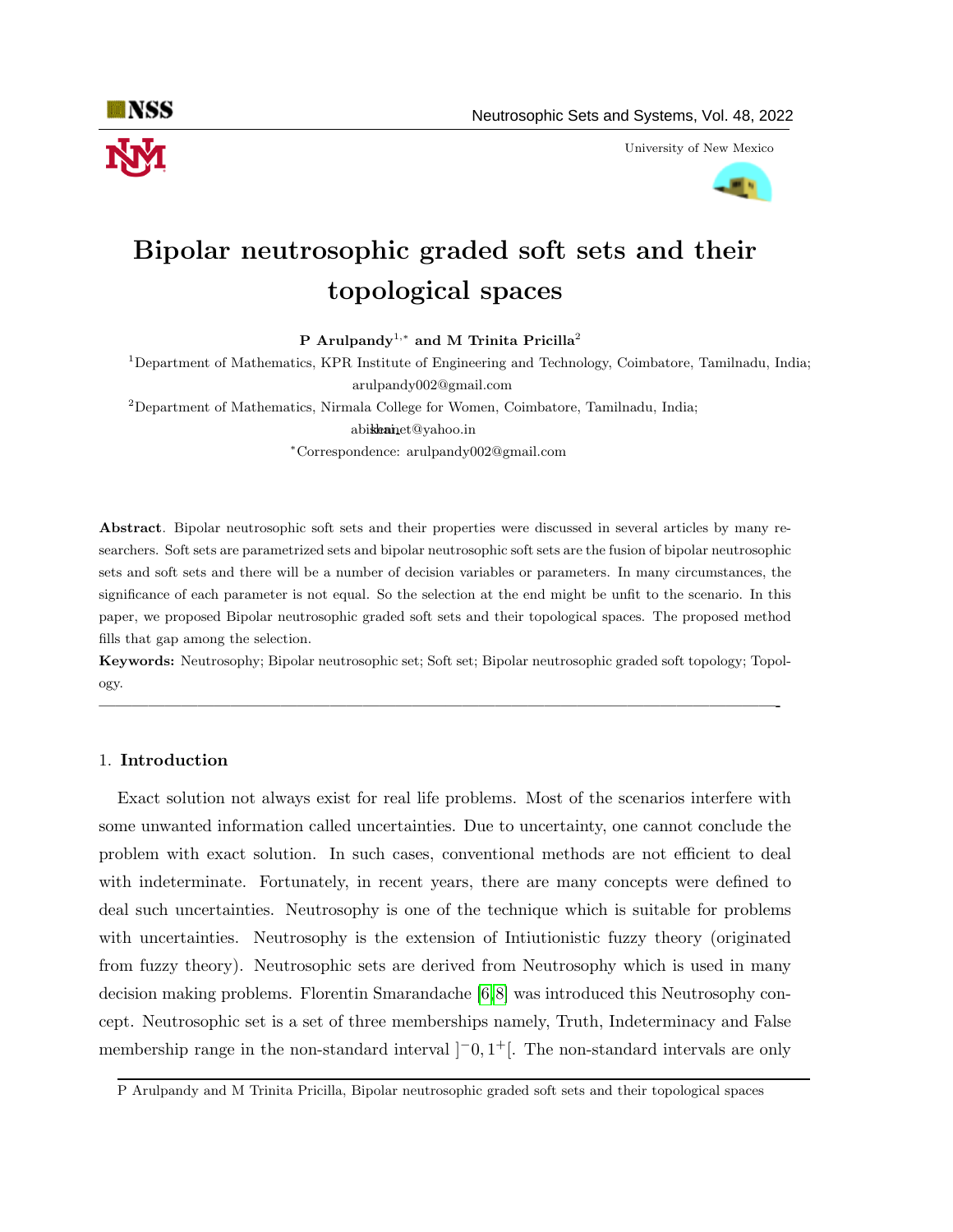for theoretical purpose, but we prefer specific solution for real life problems; Single valued neutrosophic set (SVNS) is the set which is defined by Wang et al. [\[7\]](#page-16-2) having variables ranges in the standard interval [0,1] instead of non-standard interval.

Majundar et al. [\[4,](#page-16-3) [5\]](#page-16-4) proposed some notions on neutrosophic sets and single valued neutrosophic sets. Bipolar neutrosophic sets (BNS), extension of neutrosophic sets were defined by Deli et al. [\[2\]](#page-15-0) in 2015 and similarity measures of bipolar neutrosophic sets were proposed by Uluay et al. [\[3\]](#page-15-1) in 2016. In 2012, A.A.Salama et al. [\[25\]](#page-17-1) extended fuzzy topology and intiutionistic fuzzy topology to neutrosophic topology. In 2017, Francisco Gal. [\[23\]](#page-16-5) proposed the difference between intiutionistic fuzzy topology and neutrosophic topology and proved that they're not the same. In 2017, Tuhin Bera et al. [\[22\]](#page-16-6) extended the neutrosophic topology concept to neutrosophic soft topology and proposed some of their properties. Syeda Tayyba et al. [\[24\]](#page-16-7) proposed a decision making technique using bipolar neutrosophic soft topology. D. Molodtsov [\[12\]](#page-16-8) introduced soft set theory in 1999. In 2014, Ridvan Sahin et al. [\[1\]](#page-15-2) proposed some notions on neutrosophic soft sets. Ali et al. [\[11\]](#page-16-9) introduced the concepts of bipolar neutrosophic soft sets in 2017. In 2019, Arulpandy P et al. [\[18\]](#page-16-10) and Taha Yasin Ozturk et al. [\[21\]](#page-16-11) proposed the new approaches on bipolar neutrosophic soft sets and some of their similarity and entropy measurements. Neutrosophic sets are widely used in decision making scenarios. In 2019, Arulpandy et al. [\[17\]](#page-16-12) were proposed the representation of grayscale images and reduction of indeterminacy in bipolar neutrosophic domain which is very useful for image processing tasks. Also many articles were published in recent years about the applications of neutrsophy in engineering and medical fields [\[14–](#page-16-13)[20\]](#page-16-14).

In our study, the novel set and topology namely, Bipolar neutrosophic graded soft set (BNGS) and Bipolar neutrosophic soft topological space were proposed. This paper was organized as follows: Section 1 consists introduction and literature survey about the main topic. Section 2 consists some of the preliminaries required for the main topic. Section 3 deals with the proposed set namely, Bipolar neutrosophic graded soft sets and their properties with numerical examples. Section 4 deals with the proposed topology namely, Bipolar neutrosophic graded soft topological spaces with their properties and some propositions about the proposed topology. Finally, Section 5 concludes our study with future research goals.

#### 2. Preliminaries

**Definition 2.1.** [\[8\]](#page-16-1) Let X be a universal set and  $x \in X$ . A Neutrosophic set N is defined by

$$
N = \{ \langle x, T_N(x), I_N(x), F_N(x) \rangle : x \in X \}
$$

P Arulpandy and M Trinita Pricilla, Bipolar neutrosophic graded soft sets and their topological spaces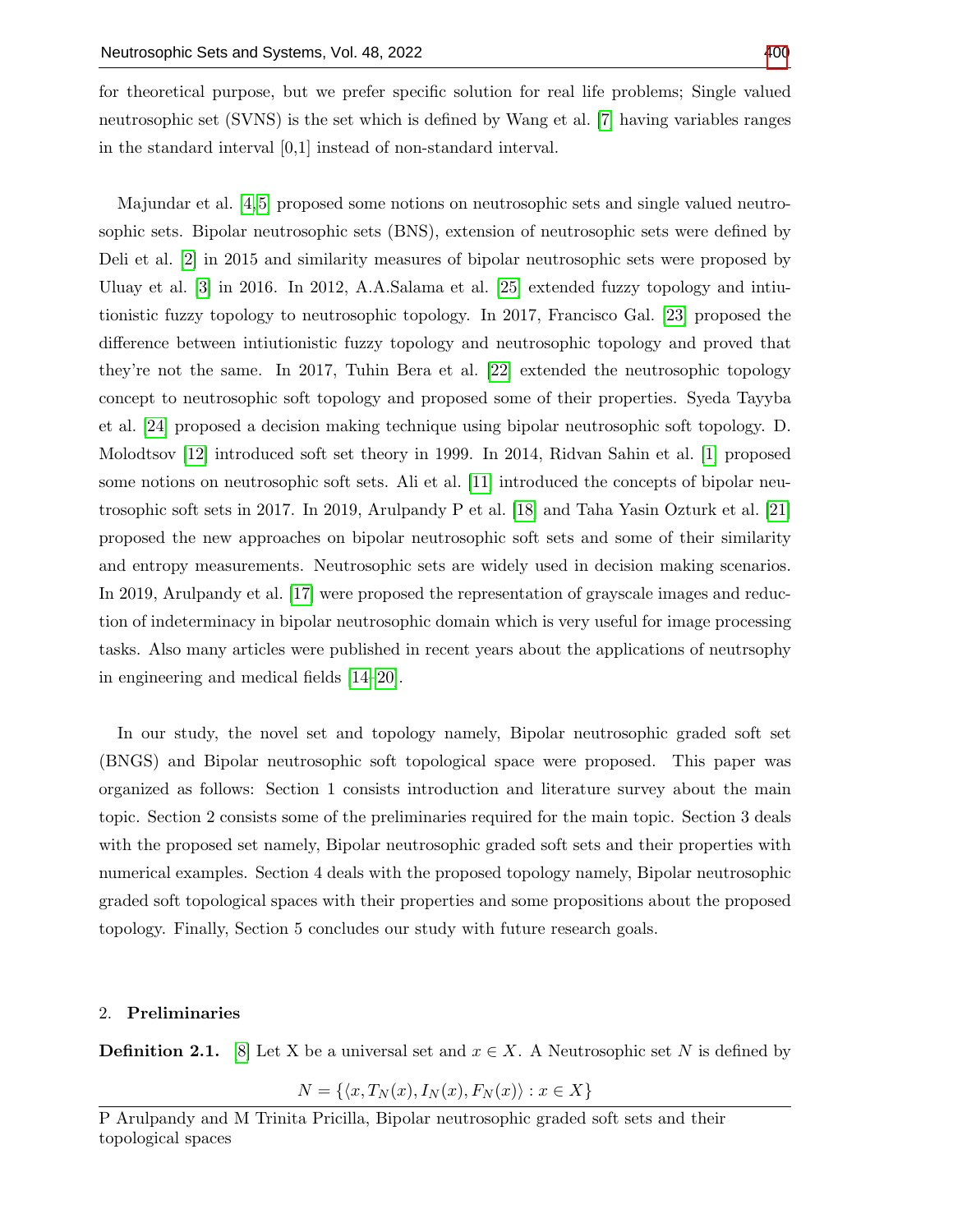where  $T_N(x)$ ,  $I_N(x)$ ,  $F_N(x)$  known as truth, indeterminacy and falsify membership values respectively.

Also,  $T_N(x)$ ,  $I_N(x)$ ,  $F_N(x)$ :  $X \to ]-0,1^+[$  and it satisfies  $-0 \le T_N(x) + I_N(x) + F_N(x) \le 3^+$ .

**Example 2.2.** Let  $X = \{x_1, x_2, x_3\}$  be the universe set consists attributes of machines. Also,  $x_1, x_2$  and  $x_3$  denotes reliability, performance and cost of a machine, respectively;  $T_N(x)$ ,  $I_N(x)$ and  $F_N(x)$  denotes the degree of good service, indeterminacy, degree of poor service respectively. The neutrosophic set  $N$  is defined by  $N = \big\{ \langle x_1, 0.7, 0.2, 0.3 \rangle\,, \langle x_2, 0.2, 0.4, 0.8 \rangle\,, \langle x_3, 0.4, 0.4, 0.6 \rangle \big\}$ 

where  $-0 \le T_N(x) + I_N(x) + F_N(x) \le 3^+$ 

**Definition 2.3.** [\[7\]](#page-16-2) Single valued neutrosophic set is the neutrosophic set with the membership range of standard interval  $[0,1]$ . It is very convenient while solving real life problems. A single valued neutrosophic set  $N$  is defined by

$$
N = \{ \langle x, T_N(x), I_N(x), F_N(x) \rangle : x \in X \}
$$

where  $T_N(x)$ ,  $I_N(x)$ ,  $F_N(x)$ :  $X \to [0, 1]$  such that  $0 \le T_N(x) + I_N(x) + F_N(x) \le 3$ .

**Definition 2.4.** [\[9,](#page-16-15) [12\]](#page-16-8) Let X be a universe set. A Soft set is a pair  $(f, E)$  such that

$$
f: E \to P(x)
$$

Where  $P(x)$  is a power set of X. Soft set is a parameterized family of subsets of the universe set  $X$ .

**Example 2.5.** Let  $X = \{x_1, x_2, x_3, x_4\}$  be a set of computer systems and let  $E = \{e_1, e_2, e_3\}$ be set of parameters. where  $e_1$ =Processor,  $e_2$ =Graphics and  $e_3$ =Storage. suppose that

$$
f(e_1) = \{x_2, x_3\}
$$
  

$$
f(e_2) = \{x_2, x_4\}
$$
  

$$
f(e_3) = \{x_1, x_3\}.
$$

Then,  $f(E) = \{f(e_1), f(e_2), f(e_3)\}.$ 

The set  $f(E)$  is a soft set (parameterized family of subsets of X).

**Definition 2.6.** [\[10\]](#page-16-16) A neutrosophic soft set  $(f_N, E)$  over X is defined by the set

$$
(f_N, E) = \{ \langle e, f_N(e) \rangle : e \in E, f_N(e) \in NS(X) \}
$$

where  $f_N : E \longrightarrow NS(x)$  such that  $f_N(e) = \varphi$  if  $e \notin A$ .

Also, since  $f_N(e)$  is a neutrosophic set over X is defined by

$$
f_N(e) = \{ \langle x, T_{f_N(e)}(x), I_{f_N(e)}(x), F_{f_N(e)}(x) \rangle : x \in X \}
$$

P Arulpandy and M Trinita Pricilla, Bipolar neutrosophic graded soft sets and their topological spaces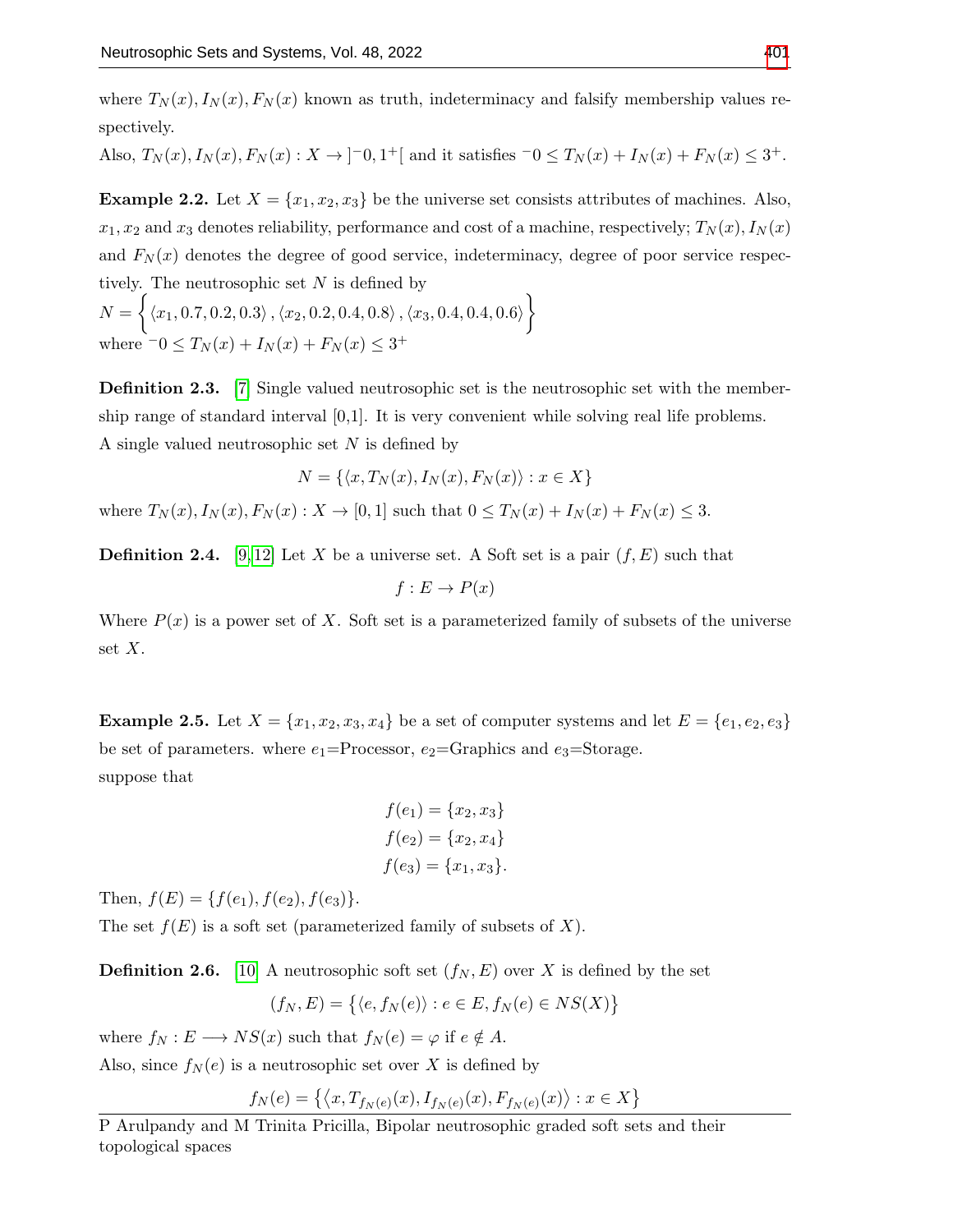where  $T_{f_N(e)}(x)$ ,  $I_{f_N(e)}(x)$ ,  $F_{f_N(e)}(x)$  represents truth value of x for the parameter e, indeterminate value of  $x$  for the parameter  $e$  and false value of  $x$  for the parameter  $e$ .

**Example 2.7.** Let  $X = \{x_1, x_2, x_3, x_4\}$  be a set of computer systems under consideration. Let  $E = \{e_1, e_2, e_3\}$  be set of parameters where  $e_1, e_2, e_3$  represents Processor speed, Graphics index and Storage capacity, respectively.

Then we define

$$
(f_N, E) = \{ \langle e_1, f_N(e_1) \rangle, \langle e_2, f_N(e_2) \rangle, \langle e_3, f_N(e_3) \rangle \}
$$

Here

$$
f_N(e_1) = \left\{ \langle x_1, 0.1, 0.4, 0.2 \rangle, \langle x_2, 0.3, 0.5, 0.3 \rangle, \langle x_3, 0.9, 0.2, 0.1 \rangle, \langle x_4, 0.4, 0.5, 0.9 \rangle \right\}
$$
  

$$
f_N(e_2) = \left\{ \langle x_1, 0.2, 0.3, 0.4 \rangle, \langle x_2, 0.3, 0.5, 0.6 \rangle, \langle x_3, 0.4, 0.1, 0.7 \rangle, \langle x_4, 0.9, 0.5, 0.6 \rangle \right\}
$$
  

$$
f_N(e_3) = \left\{ \langle x_1, 0.1, 0.5, 0.8 \rangle, \langle x_2, 0.7, 0.5, 0.3 \rangle, \langle x_3, 0.5, 0.7, 0.2 \rangle, \langle x_4, 0.3, 0.5, 0.2 \rangle \right\}
$$

So that  $(f_A, E)$  is a Neutrosophic soft set.

**Definition 2.8.** [\[2,](#page-15-0)3] Let X be the universe set and  $\forall x \in X$ . A bipolar neutrosophic set  $(BNS)$  BN is defined by

$$
BN = \left\{ \langle x, T^+(x), I^+(x), F^+(x), T^-(x), I^-(x), F^-(x) \rangle : x \in X \right\}
$$

where

positive membership-degrees :  $T^+, I^+, F^+ : E \to [0, 1]$ negative membership-degrees :  $T^-, I^-, F^- : E \rightarrow [-1,0]$ 

such that

$$
0 \le T^+(x) + I^+(x) + F^+(x) \le 3 \text{ and } -3 \le T^-(x) + I^-(x) + F^-(x) \le 0.
$$

**Example 2.9.** Let  $X = \{x_1, x_2, x_3\}$  be the universe set. A bipolar neutrosophic set (BNS) is defined by

$$
BN = \left\{ \langle x_1, 0.1, 0.3, 0.4, -0.5, -0.3, -0.7 \rangle, \langle x_2, 0.3, 0.5, 0.8, -0.7, -0.2, -0.7 \rangle, \langle x_3, 0.4, 0.1, 0.7, -0.7, -0.2, -0.9 \rangle \right\}
$$
  
where  $0 \le T^+(x) + I^+(x) + F^+(x) \le 3$ ;  $-3 \le T^-(x) + I^-(x) + F^-(x) \le 0$ .  
Also  $T^+(x), I^+(x), F^+(x) \to [0, 1]$  and  $T^-(x), I^-(x), F^-(x) \to [-1, 0]$ .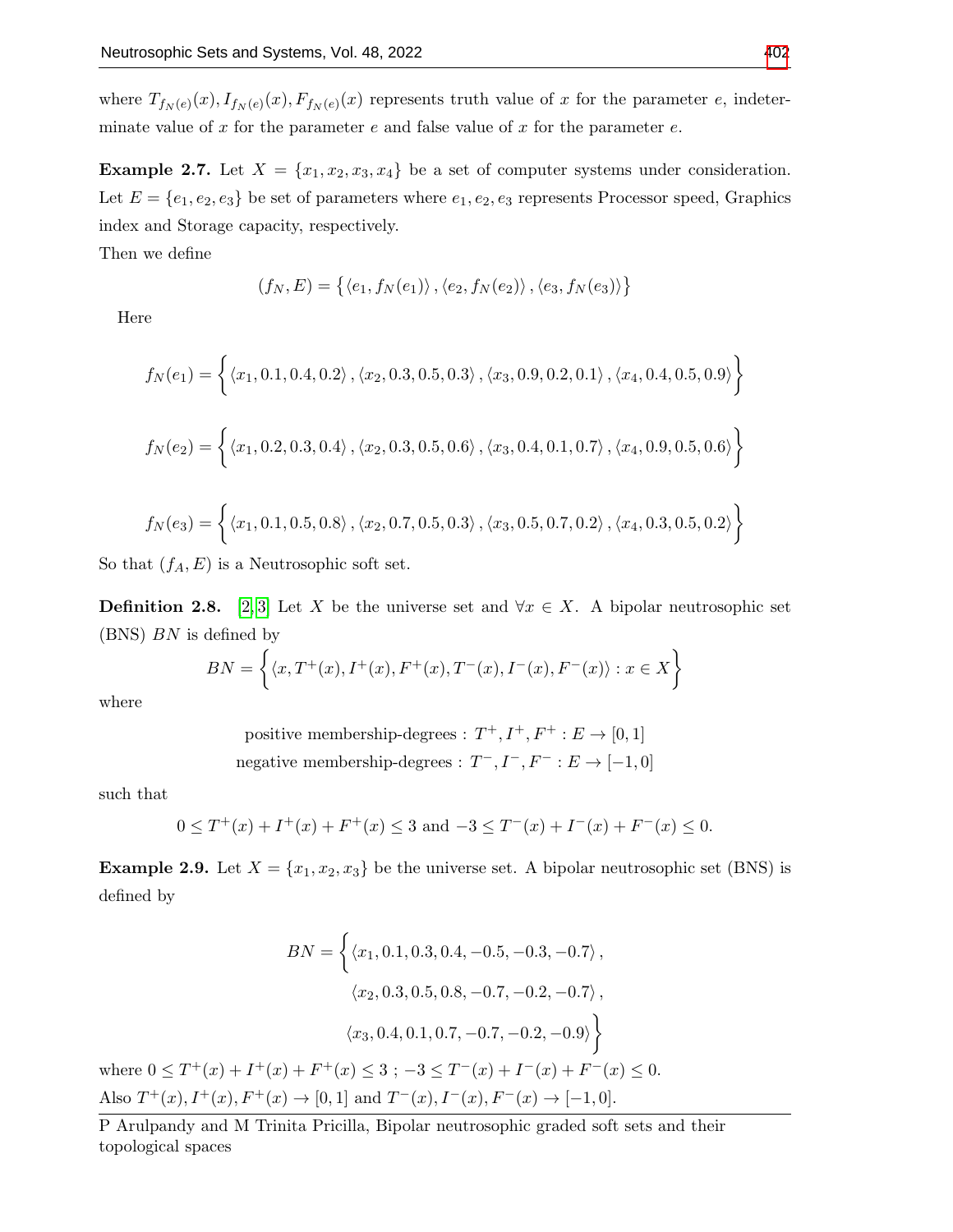**Definition 2.10.** [Mumtaz Ali et al. version] [\[11\]](#page-16-9) Let X be a universe set and E be set of parameters that are describing the elements of  $X$ . A bipolar neutrosophic soft set  $B$  in  $X$  is defined as:

$$
B = \{ (e, \{ (x, T^+(x), I^+(x), F^+(x), T^-(x), I^-(x), F^-(x) : x \in X \} : e \in E \}
$$

where  $T^+, I^+, F^+$  ranges from [0, 1] and  $T^-, I^-, F^-$  ranges from [-1, 0]. The positive degrees  $T^+(x)$ ,  $I^+(x)$ ,  $F^+(x)$ , denotes the truth, indeterminate and false values of an element in the BNS set  $\mathbb B$  and the negative degrees  $T^-(x)$ ,  $I^-(x)$ ,  $F^-(x)$  denotes the truth, indeterminate and false values of an element in the BNS set B.

**Definition 2.11.** [Arulpandy et al. version] [\[18\]](#page-16-10) Let X be the universe and E be the parameter set. We define a set  $A$  be a subset of  $E$ .

A bipolar neutrosophic soft set  $B$  over  $X$  is defined by

$$
B=(f_A, E) = \left\{ \left\langle e, f_A(e) \right\rangle : e \in E, f_A(e) \in BNS(X) \right\}
$$

Here

$$
f_A(e) = \left\{ \left\langle x, u_{f_A(e)}^+(x), v_{f_A(e)}^+(x), w_{f_A(e)}^+(x), u_{f_A(e)}^-(x), v_{f_A(e)}^-(x), w_{f_A(e)}^-(x) \right\rangle : x \in X \right\}.
$$

where  $u_f^+$  $f_{A(e)}^+(x), v_{f_A(e)}^+(x), w_{f_A(e)}^+(x)$  denoted positive truth, indeterminate and falsemembership values of x for the parameter e, and similarly  $u_t$  $\overline{f_{A}(e)}(x), \overline{v_{f_A(e)}(x)}, \overline{w_{f_A(e)}(x)}$  denoted positive truth, indeterminate and false-membership values of  $x$  for the parameter  $e$ .

**Example 2.12.** Let  $X = \{x_1, x_2, x_3, x_4\}$  be universe set and let  $E = \{e_1, e_2, e_3\}$  be the parameter set.

Now, let  $A = \{e_1, e_2\} \subseteq E$  and  $B = \{e_3\} \subseteq E$  be two subsets of E.

Then we define

$$
B_1 = (f_A, E) = \{ \langle e, f_A(e) \rangle : e \in E, f_A(e) \in BNS(X) \}
$$
  

$$
B_2 = (g_B, E) = \{ \langle e, g_B(e) \rangle : e \in E, g_B(e) \in BNS(X) \}
$$

where,

$$
f_A(e_1) = \left\{ \langle x_1, 0.3, 0.5, 0.7, -0.6, -0.5, -0.3 \rangle, \langle x_2, 0.6, 0.2, 0.7, -0.3, -0.4, -0.6 \rangle, \right\}
$$
  

$$
\langle x_3, 0.5, 0.6, 0.3, -0.3, -0.5, -0.3 \rangle, \langle x_4, 0.4, 0.5, 0.2, -0.7, -0.3, -0.4 \rangle \right\}
$$
  

$$
f_A(e_2) = \left\{ \langle x_1, 0.5, 0.4, 0.3, -0.5, -0.6, -0.5 \rangle, \langle x_2, 0.6, 0.3, 0.4, -0.2, -0.4, -0.7 \rangle, \right\}
$$
  

$$
\langle x_3, 0.4, 0.5, 0.3, -0.4, -0.5, -0.8 \rangle, \langle x_4, 0.7, 0.3, 0.2, -0.5, -0.6, -0.2 \rangle \right\}
$$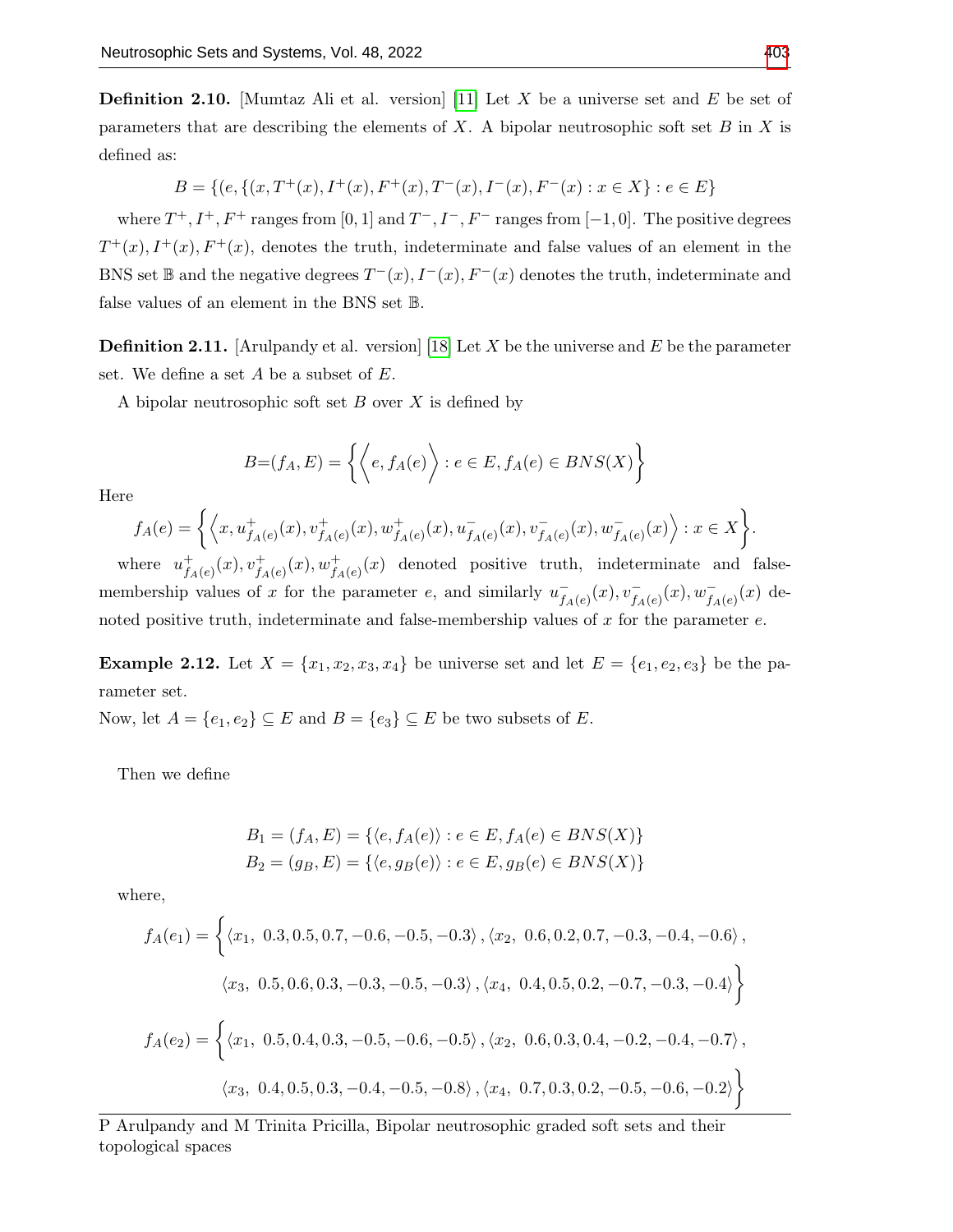$$
g_B(e_3) = \left\{ \langle x_1, 0.7, 0.4, 0.5, -0.5, -0.6, -0.4 \rangle, \langle x_2, 0.5, 0.6, 0.2, -0.3, -0.5, -0.5 \rangle, \langle x_3, 0.3, 0.4, 0.2, -0.5, -0.5, -0.3 \rangle, \langle x_4, 0.4, 0.5, 0.5, -0.6, -0.4, -0.3 \rangle \right\}
$$

Then  $B_1$  and  $B_2$  are the bipolar neutrosophic soft sets. (parameterized bipolar neutrosophic sets over  $X$ ).

## 3. Bipolar neutrosophic graded soft sets

In this section, we have extended the Bipolar neutrosophic soft set (BNSS), namely Bipolar neutrosophic graded soft sets (BNGS) by categorizing parameters as below.

**Definition 3.1.** Let  $X$  be the universe set and  $E$  be the parameter set which consists at least two parameters. We define the graded set  $G = \{L, M, H\}$  be subsets of the parameter set E in such a way that low priority, medium priority and high priority parameters respectively .

A bipolar neutrosophic graded soft set BNGS over X is defined by

$$
\begin{aligned} \mathbb{BNGS} {=} & (f_G,E) = \left\{ \left\langle e,f_{\mathcal{L}}(e) \right\rangle, \left\langle e,f_{\mathcal{M}}(e) \right\rangle, \left\langle e,f_{\mathcal{H}}(e) \right\rangle : e \in E, f(e) \in BNS(X) \right\} \\ \text{Here} \\ & f_{\mathcal{L}}(e) = \left\{ \left\langle x, \ u^+_{f_{\mathcal{L}}(e)}(x), v^+_{f_{\mathcal{L}}(e)}(x), w^+_{f_{\mathcal{L}}(e)}(x), v^-_{f_{\mathcal{L}}(e)}(x), w^-_{f_{\mathcal{L}}(e)}(x) \right\rangle : x \in X \right\} \\ & f_{\mathcal{M}}(e) = \left\{ \left\langle x, \ u^+_{f_{\mathcal{M}}(e)}(x), v^+_{f_{\mathcal{M}}(e)}(x), w^+_{f_{\mathcal{M}}(e)}(x), v^-_{f_{\mathcal{M}}(e)}(x), v^-_{f_{\mathcal{M}}(e)}(x), w^-_{f_{\mathcal{M}}(e)}(x) \right\rangle : x \in X \right\} \end{aligned}
$$

$$
f_{\mathcal{H}}(e) = \left\{ \left\langle x, u_{f_{\mathcal{H}}(e)}^+(x), v_{f_{\mathcal{H}}(e)}^+(x), w_{f_{\mathcal{H}}(e)}^+(x), u_{f_{\mathcal{H}}(e)}^-(x), v_{f_{\mathcal{H}}(e)}^-(x), v_{f_{\mathcal{H}}(e)}^-(x), w_{f_{\mathcal{H}}(e)}^-(x) \right\rangle : x \in X \right\}.
$$
  
where  $u_{f_{\mathcal{H}}(e)}^+(x), v_{f_{\mathcal{H}}(e)}^+(x), w_{f_{\mathcal{H}}(e)}^+(x)$  represents positive truth, indeterminate and false v

 $f_{\mathcal{L}(e)}^+(x), v_{f_{\mathcal{L}}(e)}^+(x), w_{f_{\mathcal{L}}(e)}^+(x)$  represents positive truth, indeterminate and false values of x and similarly  $u_t^$  $f_{\mathcal{L}(e)}(x), v_{f_{\mathcal{L}}(e)}^-(x), w_{f_{\mathcal{L}}(e)}^-$  represents negative truth, indeterminate and false values of  $x$  for the graded parameter  $e$  and so on.

**Example 3.2.** Let  $X = \{x_1, x_2, x_3\}$  be a set variety computers (alternatives) and let  $E = \{e_1, e_2, e_3, e_4, e_5\}$  be set of parameters which represents 'Brand', 'Power consumption', 'Processor', 'Price' and 'Modern look', respectively.

People may have different opinions about their priorities. For example, we listed the possible preferences of peoples for the above case.

Old fashioned peoples/ Elders prefers only quality and durability and they won't bother about trendy look.

For them, the choices are

 $\mathcal{L} = \{ \text{Brand, Modern look} \}, \mathcal{M} = \{ \text{Power consumption} \}$  and  $\mathcal{H} = \{ \text{Processor, Price} \}$ i.e.  $\mathcal{L} = \{e_1, e_5\}$ ,  $\mathcal{M} = \{e_2\}$  and  $\mathcal{H} = \{e_3, e_4\}$ 

Modern peoples/ Students prefers good looking and latest technology with affordable price. For them, the choices are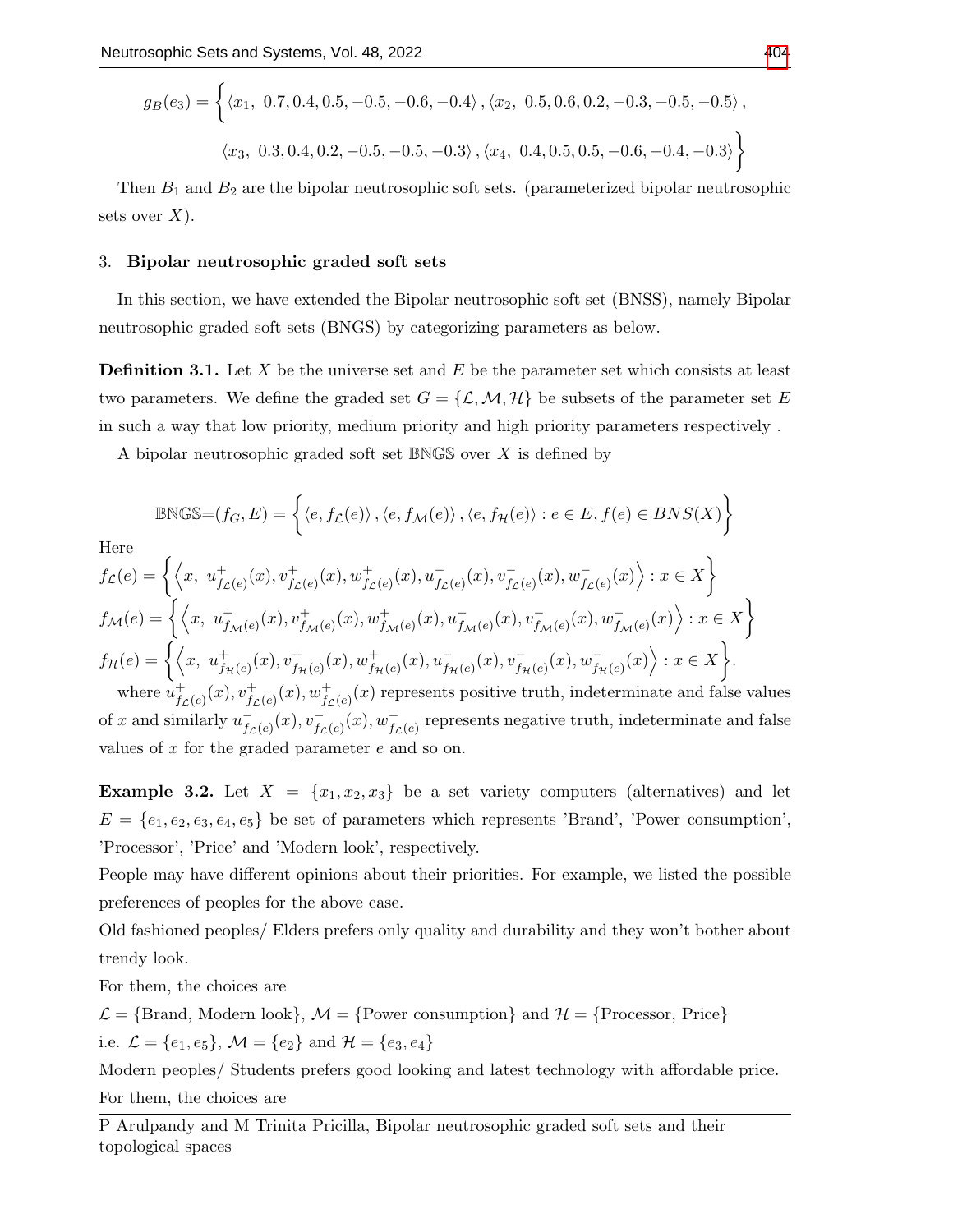$\mathcal{L} = \{\text{Brand}, \text{ Power consumption}\}, \mathcal{M} = \{\text{Price}\} \text{ and } \mathcal{H} = \{\text{Processor}, \text{ Modern look}\}$ i.e.  $\mathcal{L} = \{e_1, e_2\}, \mathcal{M} = \{e_4\}$  and  $\mathcal{H} = \{e_3, e_5\}$ 

Professionals/ Office workers prefers quality best in class and they won't worry about budget. For them, the choices are

 $\mathcal{L} = \{\text{Power consumption}, \text{Price}\}, \mathcal{M} = \{\text{Brand}\}\$ and  $\mathcal{H} = \{\text{Processor}, \text{Modern look}\}\$ i.e.  $\mathcal{L} = \{e_2, e_4\}, \mathcal{M} = \{e_1\}$  and  $\mathcal{H} = \{e_3, e_5\}$ 

<span id="page-6-0"></span>**Example 3.3.** Let  $X = \{x_1, x_2, x_3\}$  be a set of alternatives and  $E = \{e_1, e_2, e_3, e_4\}$  be the parameter set for X. The graded set G be  $G = \{L, M, H\}.$ 

In this problem, the graded parameters are  $\mathcal{L} = \{e_4\}$ ,  $\mathcal{M} = \{e_1, e_2\}$ ,  $\mathcal{H} = \{e_3\}$ . Here we define two  $\mathbb{B}\text{NGSS} \mathbb{B}_1$  and  $\mathbb{B}_2$  as follows.

$$
\mathbb{B}_1 = (f_G, E) = \left\{ \langle e, f_{\mathcal{L}}(e) \rangle, \langle e, f_{\mathcal{M}}(e) \rangle, \langle e, f_{\mathcal{H}}(e) \rangle : e \in E, f(e) \in BNS(X) \right\}
$$

$$
= \left\{ \langle e_4, f_{\mathcal{L}}(e_4) \rangle, \langle e_1, f_{\mathcal{M}}(e_1) \rangle, \langle e_2, f_{\mathcal{M}}(e_2) \rangle \langle e_3, f_{\mathcal{H}}(e_3) \rangle \right\}
$$

Here,

 $f_{\mathcal{L}}(e_4) =$  $\{\langle x_1, 0.3, 0.5, 0.4, -0.2, -0.5, -0.7\rangle, \langle x_2, 0.5, 0.4, 0.1, -0.3, -0.5, -0.2\rangle, \langle x_3, 0.1, 0.7, 0.3, -0.2, -0.4, -0.1\rangle\}$  $f_{\mathcal{M}}(e_1) =$  $\{\langle x_1, 0.1, 0.3, 0.2, -0.5, -0.2, -0.4\rangle, \langle x_2, 0.3, 0.7, 0.3, -0.2, -0.7, -0.5\rangle, \langle x_3, 0.7, 0.2, 0.4, -0.3, -0.4, -0.5\rangle\}$  $f_{\mathcal{M}}(e_2) =$  $\{\langle x_1, 0.4, 0.3, 0.1, -0.6, -0.7, -0.3\rangle, \langle x_2, 0.2, 0.5, 0.6, -0.3, -0.4, -0.7\rangle, \langle x_3, 0.4, 0.1, 0.7, -0.7, -0.1, -0.4\rangle\}$  $f_{\mathcal{H}}(e_3) =$  $\{\langle x_1, 0.3, 0.5, 0.7, -0.2, -0.1, -0.8\rangle, \langle x_2, 0.7, 0.2, 0.3, -0.1, -0.5, -0.7\rangle, \langle x_3, 0.2, 0.1, 0.8, -0.4, -0.5, -0.6\rangle\}$ Also,

$$
\mathbb{B}_2 = (f_G, E) = \left\{ \langle e, f_{\mathcal{L}}(e) \rangle, \langle e, f_{\mathcal{M}}(e) \rangle, \langle e, f_{\mathcal{H}}(e) \rangle : e \in E, f(e) \in BNS(X) \right\}
$$

$$
= \left\{ \langle e_4, f_{\mathcal{L}}(e_4) \rangle, \langle e_1, f_{\mathcal{M}}(e_1) \rangle, \langle e_2, f_{\mathcal{M}}(e_2) \rangle \langle e_3, f_{\mathcal{H}}(e_3) \rangle \right\}
$$

Here,

 $f_{\mathcal{L}}(e_4) =$  $\{\langle x_1, 0.2, 0.4, 0.3, -0.3, -0.6, -0.8\rangle, \langle x_2, 0.6, 0.5, 0.2, -0.2, -0.4, -0.1\rangle, \langle x_3, 0.2, 0.6, 0.4, -0.1, -0.3, -0.2\rangle\}$  $f_{\mathcal{M}}(e_1) =$  $\{\langle x_1, 0.2, 0.4, 0.3, -0.4, -0.1, -0.3\rangle, \langle x_2, 0.4, 0.8, 0.4, -0.3, -0.6, -0.4\rangle, \langle x_3, 0.6, 0.3, 0.5, -0.2, -0.3, -0.4\rangle\}$  $f_{\mathcal{M}}(e_2) =$  $\{\langle x_1, 0.3, 0.2, 0.3, -0.5, -0.6, -0.2\rangle, \langle x_2, 0.3, 0.6, 0.7, -0.2, -0.3, -0.8\rangle, \langle x_3, 0.5, 0.2, 0.6, -0.6, -0.2, -0.5\rangle\}$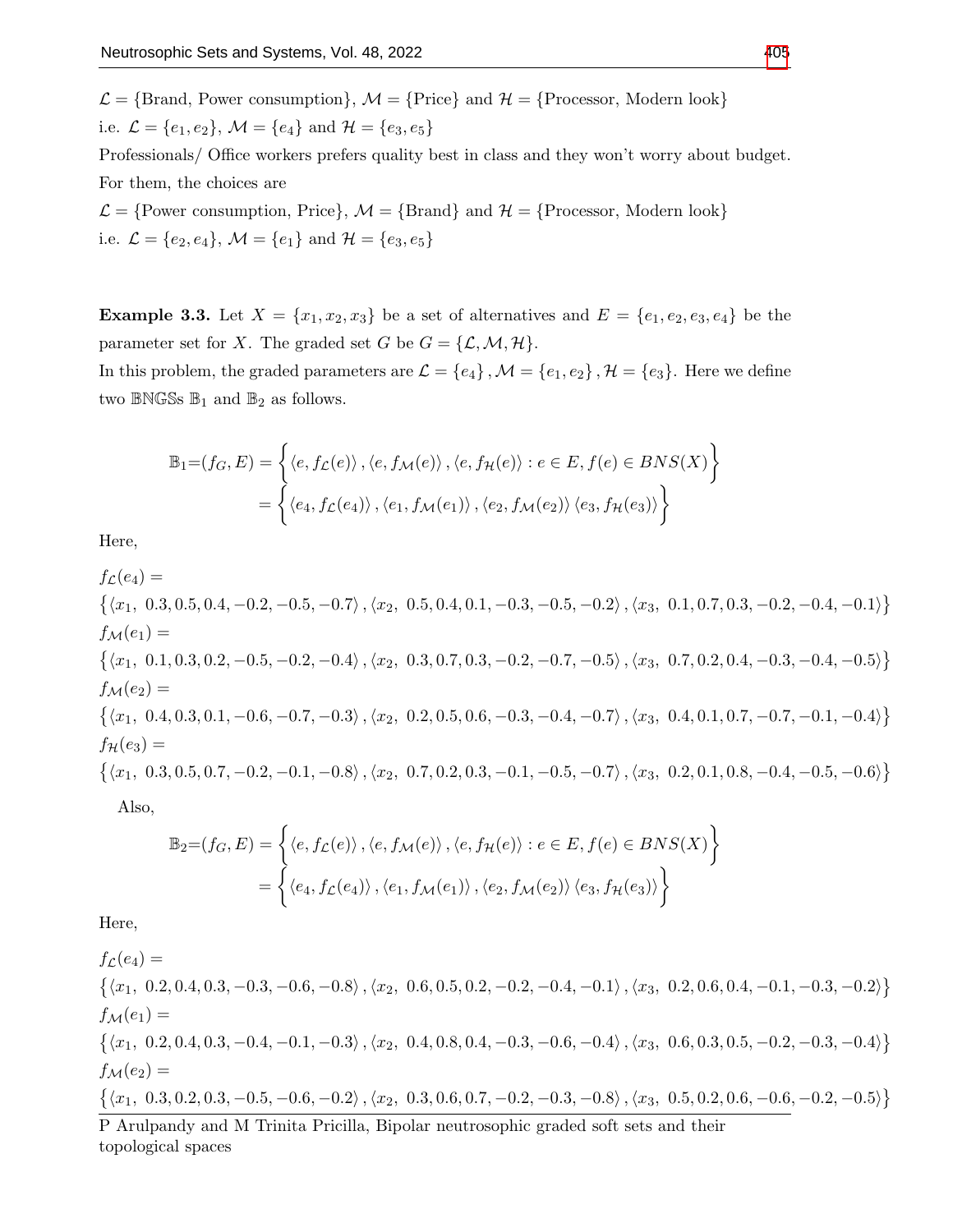$$
f_{\mathcal{H}}(e_3) =
$$

 $\{\langle x_1, 0.2, 0.5, 0.6, -0.3, -0.1, -0.7\rangle, \langle x_2, 0.6, 0.2, 0.7, -0.3, -0.2, -0.4\rangle, \langle x_3, 0.4, 0.7, 0.8, -0.3, -0.2, -0.5\rangle\}$ 

## 3.1. Properties of BNGS

Let  $\{\mathbb{B}_i : i = 1, 2...n\}$  be set of all Bipolar neutrosophic graded soft sets defined as below.  $\mathbb{B}_i = \left\{ \langle e, f_{L_i}(e) \rangle, \langle e, f_{M_i}(e) \rangle, \langle e, f_{H_i}(e) \rangle : e \in E, f(e) \in \mathbb{BNS} \right\}.$ For any  $i = 1, 2, L \cup M \cup H = E$  and  $L \cap M \cap H = \phi$ 

**Definition 3.4.** Let  $\mathbb{B}_1$  and  $\mathbb{B}_2$  be two BNGSs. Then their union  $\mathbb{B}_1 \cup \mathbb{B}_2$  is defined as

$$
\mathbb{B}_1 \cup \mathbb{B}_2 = \left\{ \left\langle e, \cup_i f_{\mathcal{L}}^{(i)}(e) \right\rangle, \left\langle e, \cup_i f_{\mathcal{M}}^{(i)}(e) \right\rangle, \left\langle e, \cup_i f_{\mathcal{H}}^{(i)}(e) \right\rangle \right\}.
$$

Here,

[ i f (i) L (e) = hx, max h u + fLi (e) (x) i , min h v + fLi (e) (x) i , min h w + fLi (e) (x) i , min h u − fLi (e) (x) i , max h v − fLi (e) (x) i , max h w − fLi (e) (x) i i [ i f (i) M(e) = hx, max h u + MLi (e) (x) i , min h v + MLi (e) (x) i , min h w + MLi (e) (x) i , min h u − MLi (e) (x) i , max h v − MLi (e) (x) i , max h w − MLi (e) (x) i i [ i f (i) <sup>H</sup> (e) = hx, max h u + HLi (e) (x) i , min h v + HLi (e) (x) i , min h w + HLi (e) (x) i , min h u − HLi (e) (x) i , max h v − HLi (e) (x) i , max h w − HLi (e) (x) i i 

**Example 3.5.** Consider the BNGS sets  $\mathbb{B}_1$  and  $\mathbb{B}_2$  defined in Example [3.3.](#page-6-0) Then their union is defined by  $\mathbb{B}_1 \cup \mathbb{B}_2 = \left\{ \left\langle e_4, \cup_i f_{\mathcal{L}}^{(i)} \right\rangle$  $\left\langle e^{(i)}(e_4)\right\rangle,\left\langle e_1,\cup_i f^{(i)}_{\mathcal{M}}(e_1)\right\rangle,\left\langle e_2,\cup_i f^{(i)}_{\mathcal{M}}(e_2)\right\rangle,\left\langle e_3,\cup_i f^{(i)}_{\mathcal{H}}(e_3)\right\rangle\right\rbrace\,\text{Here}$  $\cup_i f^{(i)}_{\mathcal{L}}$  $\mathcal{L}^{(i)}(e_4) =$  $\{\langle x_1, 0.3, 0.4, 0.3, -0.3, -0.5, -0.7\rangle, \langle x_2, 0.6, 0.4, 0.1, -0.3, -0.4, -0.1\rangle, \langle x_3, 0.2, 0.6, 0.3, -0.2, -0.3, -0.1\rangle\}$  $\cup_i f_{\mathcal{M}}^{(i)}(e_1) =$  $\{\langle x_1, 0.2, 0.3, 0.2, -0.5, -0.1, -0.3\rangle, \langle x_2, 0.4, 0.7, 0.3, -0.3, -0.6, -0.4\rangle, \langle x_3, 0.7, 0.2, 0.4, -0.3, -0.3, -0.4\rangle\}$  $\cup_i f_{\mathcal{M}}^{(i)}(e_2) =$  $\{\langle x_1, 0.4, 0.2, 0.1, -0.6, -0.6, -0.2\rangle, \langle x_2, 0.3, 0.5, 0.6, -0.3, -0.3, -0.7\rangle, \langle x_3, 0.5, 0.1, 0.6, -0.7, -0.1, -0.4\rangle\}$  $\cup_i f_{\mathcal{H}}^{(i)}(e_3) =$  $\{\langle x_1, 0.3, 0.5, 0.6, -0.3, -0.1, -0.7\rangle, \langle x_2, 0.7, 0.2, 0.3, -0.3, -0.1, -0.7\rangle, \langle x_3, 0.4, 0.1, 0.8, -0.4, -0.2, -0.5\rangle\}$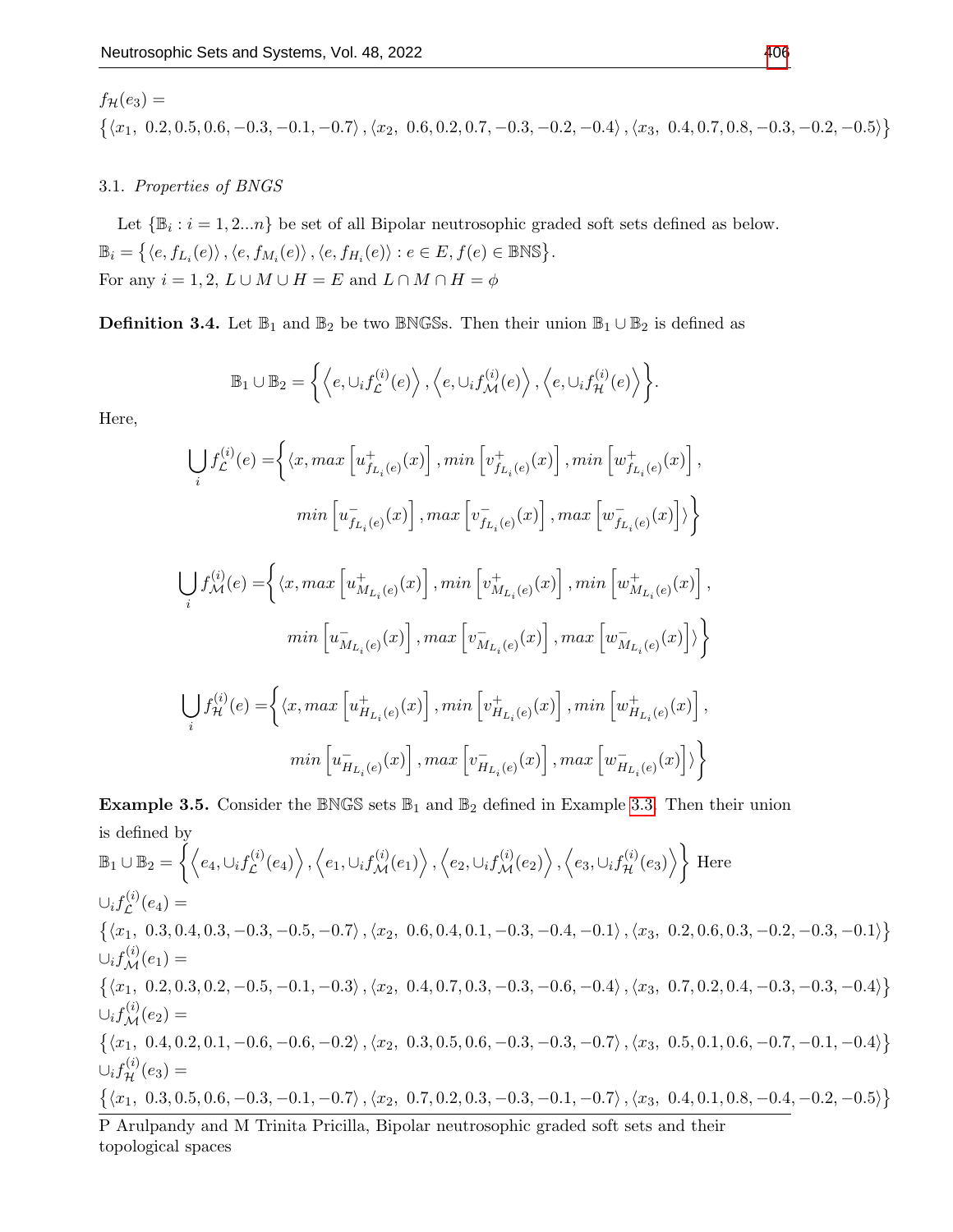**Definition 3.6.** Let  $\mathbb{B}_1$  and  $\mathbb{B}_2$  be two BNGSs. Then their intersection  $\mathbb{B}_1 \cap \mathbb{B}_2$  is defined as

$$
\mathbb{B}_1 \cap \mathbb{B}_2 = \left\{ \left\langle e, \bigcap_i f_{\mathcal{L}}^{(i)}(e) \right\rangle, \left\langle e, \bigcap_i f_{\mathcal{M}}^{(i)}(e) \right\rangle, \left\langle e, \bigcap_i f_{\mathcal{H}}^{(i)}(e) \right\rangle \right\}.
$$

Here,

$$
\begin{split} \bigcap_i f_{\mathcal{L}}^{(i)}(e) =& \bigg\{ \langle x, \min\left[u_{f_{L_i}(e)}^+(x)\right], \max\left[v_{f_{L_i}(e)}^+(x)\right], \max\left[w_{f_{L_i}(e)}^+(x)\right], \\ \max\left[u_{f_{L_i}(e)}^-(x)\right], \min\left[v_{f_{L_i}(e)}^-(x)\right], \min\left[w_{f_{L_i}(e)}^-(x)\right] \rangle \bigg\} \\ \bigcap_i f_{\mathcal{M}}^{(i)}(e) =& \bigg\{ \langle x, \min\left[u_{M_{L_i}(e)}^+(x)\right], \max\left[v_{M_{L_i}(e)}^+(x)\right], \max\left[w_{M_{L_i}(e)}^+(x)\right], \right. \\ \max\left[u_{M_{L_i}(e)}^-(x)\right], \min\left[v_{M_{L_i}(e)}^-(x)\right], \min\left[w_{M_{L_i}(e)}^-(x)\right] \rangle \bigg\} \\ \bigcap_i f_{\mathcal{H}}^{(i)}(e) =& \bigg\{ \langle x, \min\left[u_{H_{L_i}(e)}^+(x)\right], \max\left[v_{H_{L_i}(e)}^+(x)\right], \max\left[w_{H_{L_i}(e)}^+(x)\right], \right. \\ \max\left[u_{H_{L_i}(e)}^-(x)\right], \min\left[v_{H_{L_i}(e)}^-(x)\right], \min\left[w_{H_{L_i}(e)}^-(x)\right] \rangle \bigg\} \end{split}
$$

**Example 3.7.** Consider the BNGS sets  $\mathbb{B}_1$  and  $\mathbb{B}_2$  defined in Example [3.3.](#page-6-0) Then their intersection is defined by

 $\mathbb{B}_1\cap\mathbb{B}_2=\Big\{\Big\langle e_4,\cap_i f_{\mathcal{L}}^{(i)}\Big\vert$  $\left\langle \begin{matrix} \mathcal{L}^{(i)}(e_4) \end{matrix} \right\rangle, \left\langle e_1, \cap_i f_\mathcal{M}^{(i)}(e_1) \right\rangle, \left\langle e_2, \cap_i f_\mathcal{M}^{(i)}(e_2) \right\rangle, \left\langle e_3, \cap_i f_\mathcal{H}^{(i)}(e_3) \right\rangle \right\} \text{ Here}$  $\cap_i f^{(i)}_{\mathcal{L}}$  $\mathcal{L}^{(i)}(e_4) =$  $\{\langle x_1, 0.2, 0.5, 0.4, -0.2, -0.6, -0.8\rangle, \langle x_2, 0.5, 0.5, 0.2, -0.2, -0.5, -0.2\rangle, \langle x_3, 0.1, 0.7, 0.4, -0.1, -0.4, -0.2\rangle\}$  $\cap_i f_{\mathcal{M}}^{(i)}(e_1) =$  $\{\langle x_1, 0.1, 0.4, 0.3, -0.4, -0.2, -0.4\rangle, \langle x_2, 0.3, 0.8, 0.4, -0.2, -0.7, -0.5\rangle, \langle x_3, 0.6, 0.3, 0.5, -0.2, -0.4, -0.5\rangle\}$  $\cap_i f_{\mathcal{M}}^{(i)}(e_2) =$  $\{\langle x_1, 0.3, 0.3, 0.3, -0.5, -0.7, -0.3\rangle, \langle x_2, 0.2, 0.6, 0.7, -0.2, -0.4, -0.8\rangle, \langle x_3, 0.4, 0.2, 0.7, -0.6, -0.2, -0.5\rangle\}$  $\cap_i f_{\mathcal{H}}^{(i)}(e_3) =$  $\{\langle x_1, 0.2, 0.5, 0.7, -0.2, -0.3, -0.8\rangle, \langle x_2, 0.6, 0.2, 0.7, -0.1, -0.5, -0.7\rangle, \langle x_3, 0.2, 0.7, 0.8, -0.3, -0.5, -0.6\rangle\}$ 

**Remark 3.8.** Suppose  $\mathbb{B}_1$  and  $\mathbb{B}_2$  are two BNGSs with unequal number of graded parameters (i.e. the cardinality of  $L_1$  and  $L_2$  are not equal and so on.). Let the universal parameter set  $E = \{e_1, e_2, e_3, e_4\}$ . We define two BNGSs as follows.

 $\mathbb{B}_1 = \{ \langle e, f_{L_1}(e) \rangle, \langle e, f_{M_1}(e) \rangle, \langle e, f_{H_1}(e) \rangle : e \in E \}$ where  $L_1 = \{e_1\}$ ,  $M_1 = \{e_2\}$ ,  $H_1 = \{e_3, e_4\}$ .  $\mathbb{B}_2 = \{ \langle e, f_{L_2}(e) \rangle, \langle e, f_{M_2}(e) \rangle, \langle e, f_{H_2}(e) \rangle : e \in E \}$ where  $L_2 = \{e_1, e_2\}$ ,  $H_2 = \{e_3, e_4\}$ .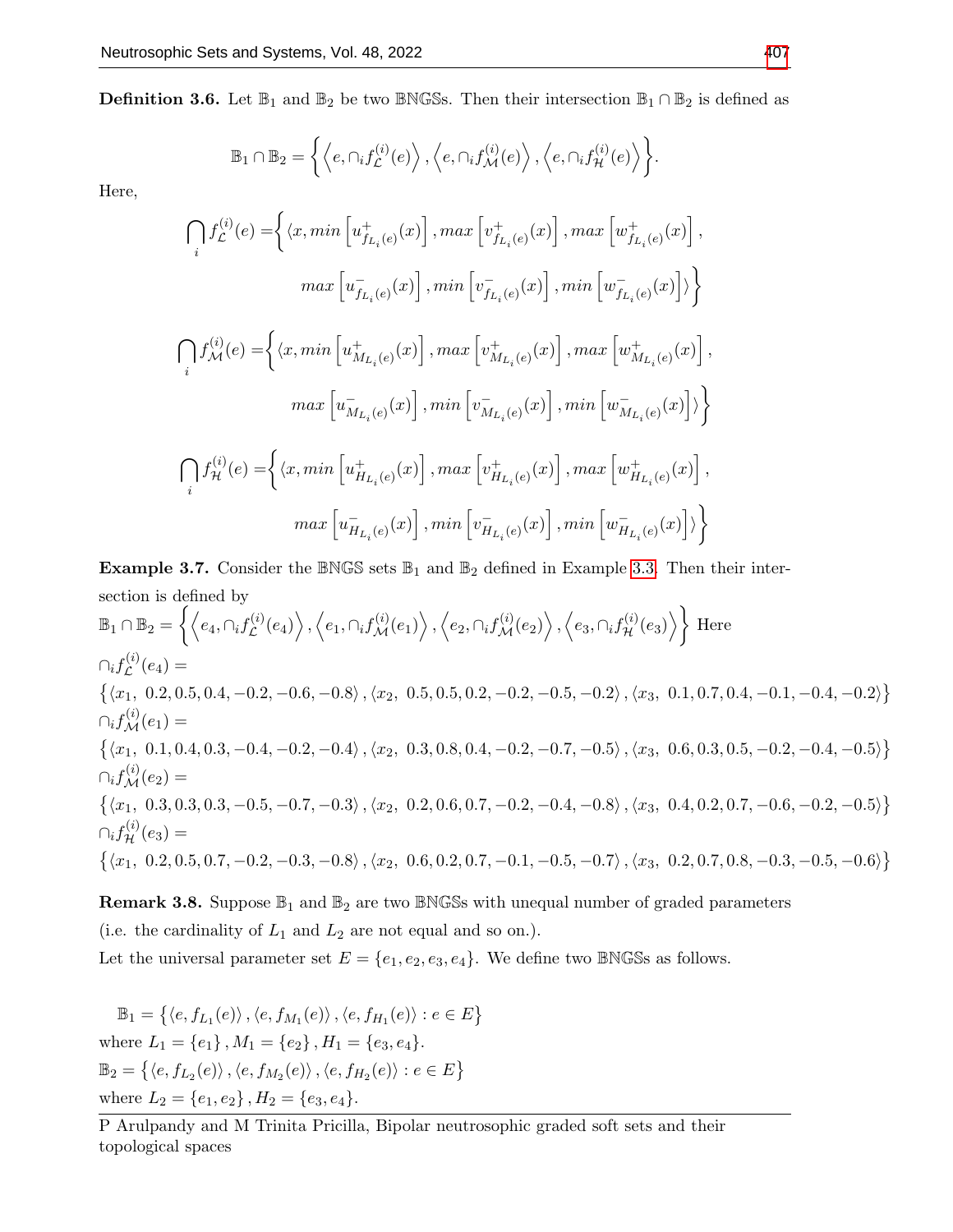Then their union  $\mathbb{B}_1 \cup \mathbb{B}_2$  is defined as

$$
\mathbb{B}_1 \cup \mathbb{B}_2 = \left\{ \langle e, f_{L_1 \cup L_2}(e) \rangle, \langle e, f_{M_1 \cup \phi}(e) \rangle, \langle e, f_{H_1 \cup H_2}(e) \rangle \right\}.
$$

Also, the intersection  $\mathbb{B}_1 \cap \mathbb{B}_2$  is defined as

$$
\mathbb{B}_1\cap\mathbb{B}_2=\left\{\left\langle e,f_{L_1\cap L_2}(e)\right\rangle,\left\langle e,f_{M_1\cap\phi}(e)\right\rangle,\left\langle e,f_{H_1\cap H_2}(e)\right\rangle\right\}.
$$

**Definition 3.9.** Let  $\mathbb{B}$  be a  $\mathbb{BNGS}$ . Then the complement of  $\mathbb{B}$  is defined as

$$
\mathbb{B}^c = \left\{ \langle e, f_L^c(e) \rangle, \langle e, f_M^c(e) \rangle, \langle e, f_H^c(e) \rangle \right\}.
$$

Here,

$$
\begin{split} f^c_L(e)=&\big\{w_{f_L}^+(e),1-v_{f_L}^+(e),u_{f_L}^+(e),w_{f_L}^-(e),-1-v_{f_L}^-(e),u_{f_L}^-(e)\big\}\\ f^c_M(e)=&\big\{w_{f_M}^+(e),1-v_{f_M}^+(e),u_{f_M}^+(e),w_{f_M}^-(e),-1-v_{f_M}^-(e),u_{f_M}^-(e)\big\}\\ f^c_H(e)=&\big\{w_{f_H}^+(e),1-v_{f_H}^+(e),u_{f_H}^+(e),w_{f_H}^-(e),-1-v_{f_H}^-(e),u_{f_H}^-(e)\big\} \end{split}
$$

**Example 3.10.** Consider the BNGS set  $\mathbb{B}_1$  in Example [3.3.](#page-6-0) Then the complement is defined by

$$
\mathbb{B}^{c} = \{ \langle e, f_{\mathcal{L}}^{c}(e_{4}) \rangle, \langle e, f_{\mathcal{M}}^{c}(e_{1}) \rangle, \langle e, f_{\mathcal{M}}^{c}(e_{2}) \rangle, \langle e, f_{\mathcal{H}}^{c}(e_{3}) \rangle \}.
$$
 Here  
\n
$$
f_{\mathcal{L}}^{c}(e_{4}) =
$$
\n
$$
\{ \langle x_{1}, 0.4, 0.5, 0.3, -0.7, -0.5, -0.2 \rangle, \langle x_{2}, 0.1, 0.6, 0.5, -0.2, -0.5, -0.3 \rangle, \langle x_{3}, 0.3, 0.3, 0.1, -0.1, -0.6, -0.2 \rangle \}
$$
\n
$$
f_{\mathcal{M}}^{c}(e_{1}) =
$$
\n
$$
\{ \langle x_{1}, 0.2, 0.7, 0.1, -0.4, -0.8, -0.5 \rangle, \langle x_{2}, 0.3, 0.3, 0.3, -0.5, -0.3, -0.2 \rangle, \langle x_{3}, 0.4, 0.8, 0.7, -0.5, -0.6, -0.3 \rangle \}
$$
\n
$$
f_{\mathcal{M}}^{c}(e_{2}) =
$$
\n
$$
\{ \langle x_{1}, 0.1, 0.7, 0.4, -0.3, -0.3, -0.6 \rangle, \langle x_{2}, 0.6, 0.5, 0.2, -0.7, -0.6, -0.3 \rangle, \langle x_{3}, 0.7, 0.9, 0.4, -0.4, -0.9, -0.7 \rangle \}
$$
\n
$$
f_{\mathcal{H}}^{c}(e_{3}) =
$$
\n
$$
\{ \langle x_{1}, 0.7, 0.5, 0.3, -0.8, -0.9, -0.2 \rangle, \langle x_{2}, 0.3, 0.8, 0.7, -0.7, -0.5, -0.1 \rangle, \langle x_{3}, 0.8, 0.9, 0.2, -0.6, -0.5, -0.4 \rangle \}
$$

**Definition 3.11.** Let  $\phi_{\mathbb{B}}$  be a null  $\mathbb{BNGS}$  and is defined as

$$
\phi_{\mathbb{B}} = \{ \langle e_i, f_{\phi}(e_i) \rangle : e \in E \}
$$
  
Here  $f_{\phi}(e_i) = \{ \langle x_i, 0, 1, 1, 0, -1, -1 \rangle : x \in X \}$ 

**Definition 3.12.** Let  $1_{\mathbb{B}}$  be a complete  $\mathbb{BNGS}$  and is defined as

$$
1_{\mathbb{B}} = \{ \langle e_i, f_C(e_i) \rangle : e \in E \}
$$
  
Here  $f_C(e_i) = \{ \langle x_i, 1, 0, 0, -1, 0, 0 \rangle : x \in X \}$ 

Proposition 3.13. For any BNGS set,

(*i*).  $\mathbb{B} \cup \phi_{\mathbb{B}} = \mathbb{B}$ (ii).  $\mathbb{B} \cup 1_{\mathbb{B}} = 1_{\mathbb{B}}$ (iii).  $\mathbb{B} \cap \phi_{\mathbb{B}} = \phi_{\mathbb{B}}$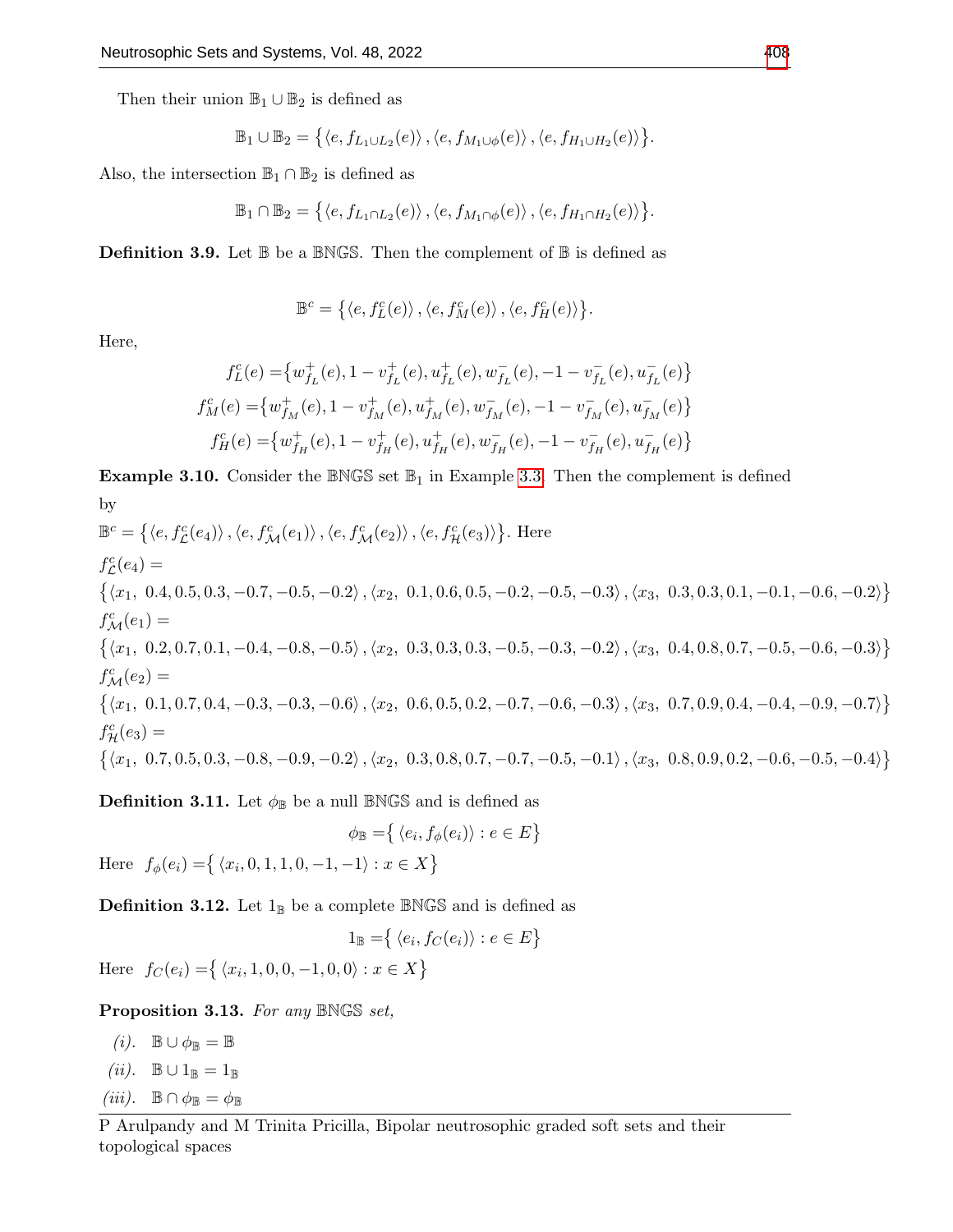$(iv)$ .  $\mathbb{B} \cap 1_{\mathbb{B}} = \mathbb{B}$ 

*Proof.* By the definition of union and intersection of BNGSs, results are obvious.  $\Box$ 

**Proposition 3.14.** For any three BNGS sets  $\mathbb{B}_1, \mathbb{B}_2$  and  $\mathbb{B}_3$ , the following relations are hold.

- (i).  $\mathbb{B}_1 \cup \mathbb{B}_2 = \mathbb{B}_2 \cup \mathbb{B}_1$
- (ii).  $\mathbb{B}_1 \cap \mathbb{B}_2 = \mathbb{B}_2 \cap \mathbb{B}_1$
- (iii).  $\mathbb{B}_1 \cup (\mathbb{B}_2 \cup \mathbb{B}_3) = (\mathbb{B}_1 \cup \mathbb{B}_2) \cup \mathbb{B}_3$
- $(iv). \quad \mathbb{B}_1 \cap (\mathbb{B}_2 \cap \mathbb{B}_3) = (\mathbb{B}_1 \cap \mathbb{B}_2) \cap \mathbb{B}_3$

*Proof.* It is obvious.  $\Box$ 

**Proposition 3.15.** For any two BNGS sets  $\mathbb{B}_1$  and  $\mathbb{B}_2$ , the following conditions are hold. *De'Morgans law* 

- (*i*).  $(\mathbb{B}_1 \cup \mathbb{B}_2)^c = (\mathbb{B}_1)^c \cap (\mathbb{B}_2)^c$
- (ii).  $(\mathbb{B}_1 \cap \mathbb{B}_2)^c = (\mathbb{B}_1)^c \cup (\mathbb{B}_2)^c$

*Proof.* It is obvious.  $\Box$ 

**Proposition 3.16.** For any three BNGS sets  $\mathbb{B}_1$ ,  $\mathbb{B}_2$  and  $\mathbb{B}_3$ , the following relations are hold.*[Distributive law]* 

- (i).  $\mathbb{B}_1 \cap (\mathbb{B}_2 \cup \mathbb{B}_3) = (\mathbb{B}_1 \cap \mathbb{B}_2) \cup (\mathbb{B}_1 \cap \mathbb{B}_3)$
- (ii).  $\mathbb{B}_1 \cup (\mathbb{B}_2 \cap \mathbb{B}_3) = (\mathbb{B}_1 \cup \mathbb{B}_2) \cap (\mathbb{B}_1 \cup \mathbb{B}_3)$

*Proof.* It is obvious.  $\Box$ 

## 4. Bipolar neutrosophic graded soft topological space

Let X be a universal set which consists alternatives and  $\mathbb{BNGS}(x)$  be the collection of all BNGSs in X. Then the collection  $\tau_{\mathbb{B}}$  containing all BNGSs is called BNGS-topology if it holds the following conditions.

- $(1)$   $\phi_{\mathbb{B}}, 1_{\mathbb{B}} \in \tau_{\mathbb{B}}$
- (2)  $\bigcup_{i\in n} \mathbb{B}_i \in \tau_{\mathbb{B}}$  for each  $\mathbb{B}_i \in \tau_{\mathbb{B}}$
- (3)  $\mathbb{B}_i \cap \mathbb{B}_j \in \tau_{\mathbb{B}}$  for any  $\mathbb{B}_i, \mathbb{B}_j \in \tau_{\mathbb{B}}$

Then the pair  $(X, \tau_{\mathbb{B}})$  is called BNGS-topological space. The members of  $\tau_{\mathbb{B}}$  are called open BNGSs and their complements are called closed BNGSs.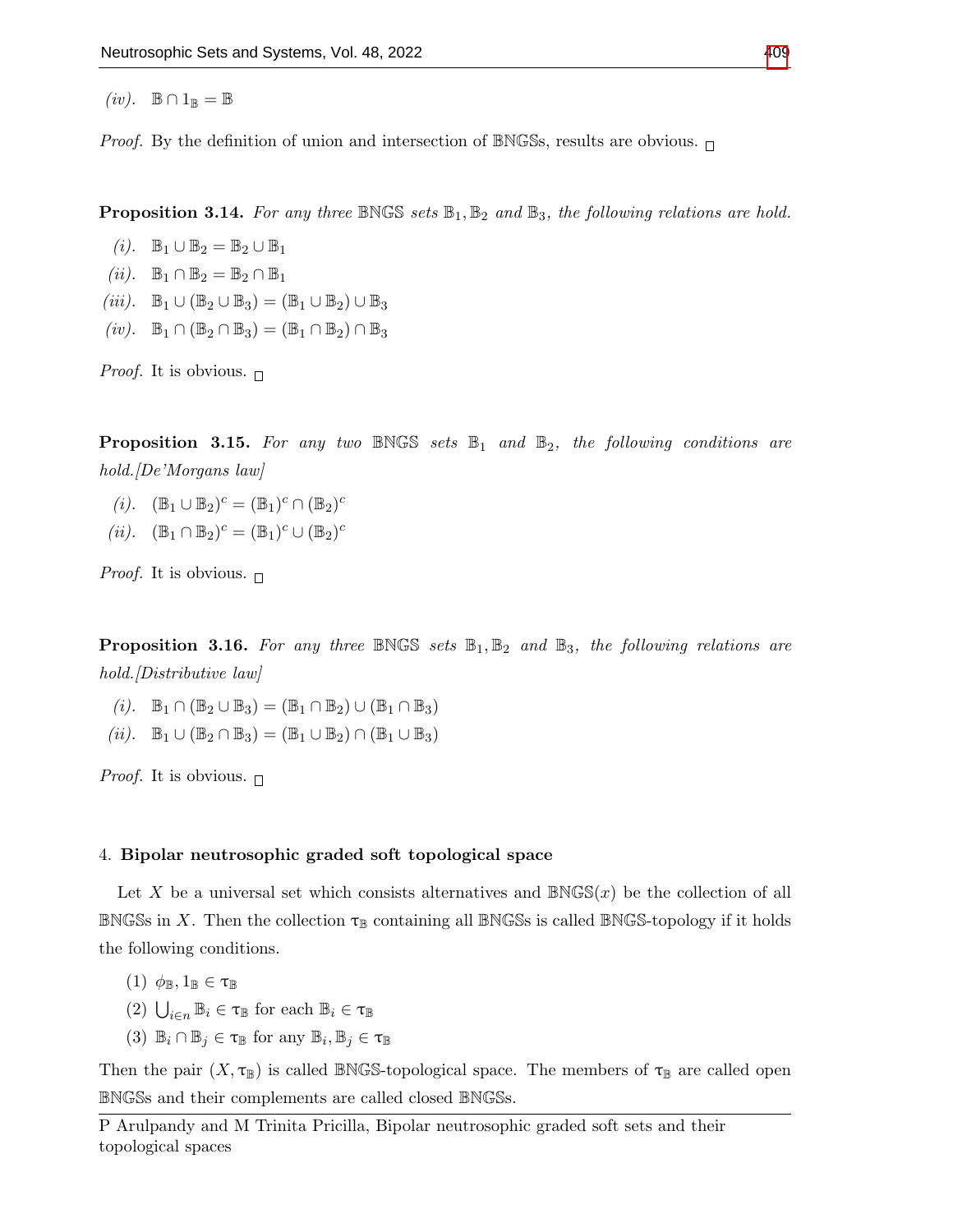**Example 4.1.** Let  $X = x_1, x_2$  be set of alternatives and  $E = e_1, e_2, e_3$  be a parameter set. We define the graded parameter set as  $G = \mathcal{L} = e_1, \mathcal{M} = e_2, \mathcal{H} = e_3$ . Now let us define a topology on  $(X, E)$  as follows.

$$
\tau_{\mathcal{B}} = \left\{\phi_{\mathbb{B}}, 1_{\mathbb{B}}, \mathbb{B}_1, \mathbb{B}_2, \mathbb{B}_3, \mathbb{B}_4\right\}
$$

Here  $\phi_{\mathbb{B}}, 1_{\mathbb{B}}$  are null and complete  $\mathbb{BNGS}$  respectively. Also,

$$
\mathbb{B}_{1} = \left\{ \left\langle e_{1}, f_{L}^{(1)}(e_{1}) \right\rangle, \left\langle e_{2}, f_{\mathcal{M}}^{(1)}(e_{2}) \right\rangle, \left\langle e_{3}, f_{\mathcal{H}}^{(1)}(e_{3}) \right\rangle \right\} \n= \left\{ \left\langle e_{1}, \left\{ \langle x_{1}, 1, 0, 1, -1, 0, 0 \right\rangle, \langle x_{2}, 0.5, 0.2, 0.4, -0.5, -0.4, -0.3 \rangle \right\rangle \right\}, \n\left\langle e_{2}, \left\{ \langle x_{1}, 0.4, 0.6, 0.3, -0.4, -0.7, -0.2 \right\rangle, \langle x_{2}, 0.7, 0.2, 0.1, -0.3, -0.5, -0.7 \rangle \right\rangle \right\rangle, \n\mathbb{B}_{2} = \left\{ \left\langle e_{1}, f_{L}^{(2)}(e_{1}) \right\rangle, \left\langle e_{2}, f_{\mathcal{M}}^{(2)}(e_{2}) \right\rangle, \left\langle e_{3}, f_{\mathcal{H}}^{(2)}(e_{3}) \right\rangle \right\} \n= \left\{ \left\langle e_{1}, \left\{ \langle x_{1}, 0.3, 0.1, 0.7, -0.5, -0.6, -0.3 \right\rangle, \langle x_{2}, 0.4, 0.3, 0.5, -0.1, -0.4, -0.6 \rangle \right\rangle \right\rangle \right\} \n\left\langle e_{2}, \left\{ \langle x_{1}, 0.2, 0.5, 0.7, -1, 0, -0.2 \right\rangle, \langle x_{2}, 0.9, 0.1, 0.3, -0.1, -0.6, -0.3 \rangle \right\rangle \right\rangle, \n\left\langle e_{3}, \left\{ \langle x_{1}, 0.3, 0.5, 0.3, -0.2, 0, -0.4 \right\rangle, \langle x_{2}, 0.7, 0.4, 0.1, -0.3, -0.5, -0.1 \rangle \right\rangle \right\rangle \right\rangle \n\mathbb{B}_{3} = \left\{ \left\langle e_{1}, f_{L}^{(3)}(e_{1}) \right\rangle, \left
$$

The  $\tau_{\mathbb{B}}$  satisfies all three conditions of topology. So  $\tau_{\mathbb{B}}$  is a  $\mathbb{BNGS}\text{-topology.}$ 

**Proposition 4.2.** Let  $(X, \tau_{\mathbb{B}})$  be an BNGS. Then the following conditions hold.

•  $\phi_{\mathbb{B}}$  and  $1_{\mathbb{B}}$  are open  $\mathbb{BNGS}s$ .

P Arulpandy and M Trinita Pricilla, Bipolar neutrosophic graded soft sets and their topological spaces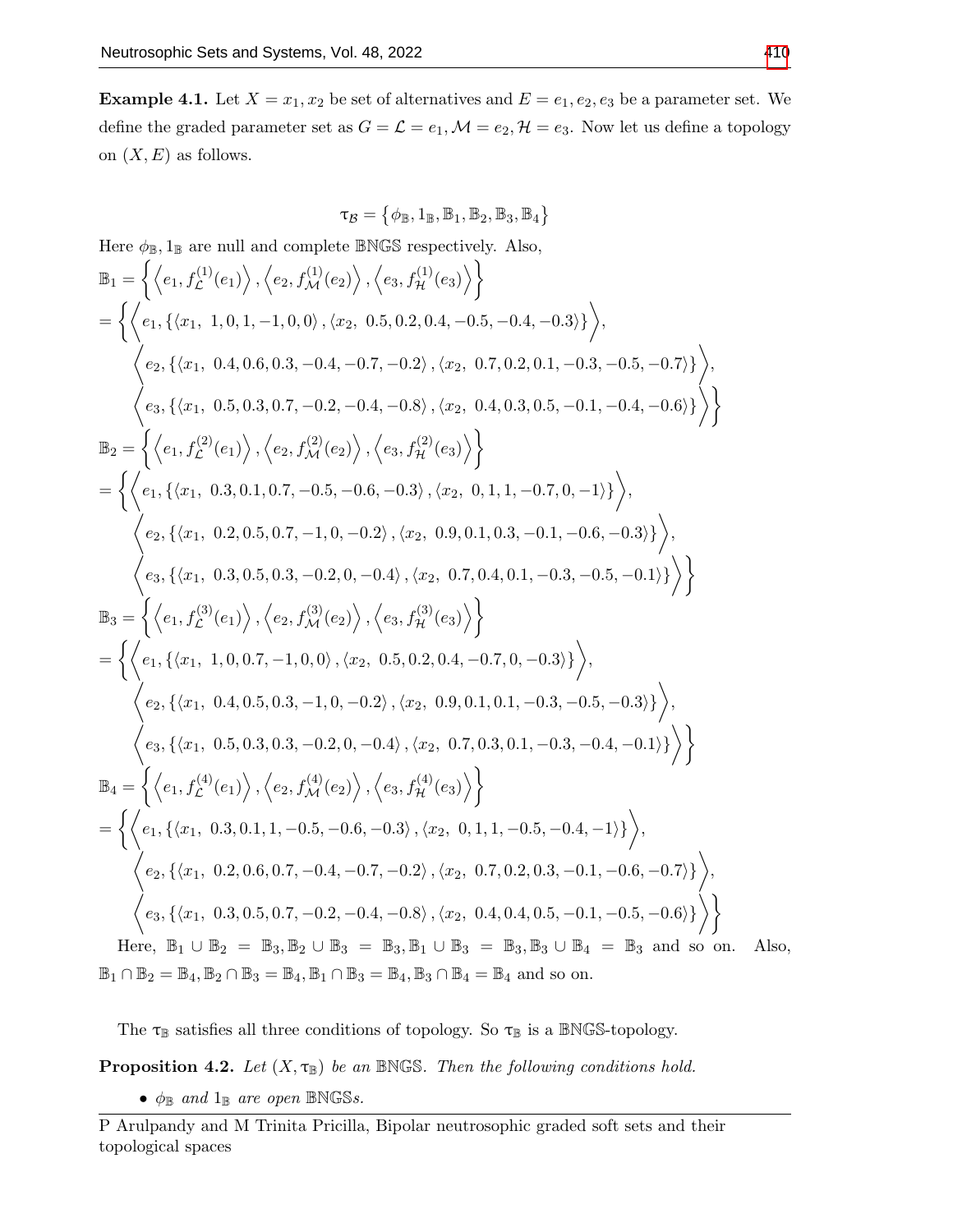- Union of any number of open BNGSs is open.
- Intersection of finite number of closed BNGSs is closed.

**Definition 4.3.** Let  $(X, \tau_{\mathbb{B}})$  and  $(X, \tau_{\mathbb{B}}')$  be two BNGS in X. Two BNGS's are said to be Comparable if  $\tau_{\mathbb{B}} \subseteq \tau'_{\mathbb{B}}$  or  $\tau'_{\mathbb{B}} \subseteq \tau_{\mathbb{B}}$ .

If  $\tau_{\mathbb{B}} \subseteq \tau'_{\mathbb{B}}$  , then  $\tau_{\mathbb{B}}$  is courser or weaker than  $\tau'_{\mathbb{B}}$  . In other words,  $\tau'_{\mathbb{B}}$  is stronger or finer than  $\tau_{\mathbb{B}}$  and vice versa.

4.1. Example

**Proposition 4.4.** Let  $(X, \tau_{\mathbb{B}_1})$  and  $(X, \tau_{\mathbb{B}_2})$  be two BNGS-topological spaces over  $(X, E)$ . Suppose  $\tau_{\mathbb{B}_1} \cap \tau_{\mathbb{B}_2} = \{B : B \in P(X)\}\$ . Then  $\tau_{\mathbb{B}_1} \cap \tau_{\mathbb{B}_2}$  is also a BNGS-topology.

*Proof.*  $B_1 \cap B_2$  must satisfy topology conditions in order to be a BNGS-topology.

i). Clearly  $\phi_{\mathbb{B}}$ ,  $1_{\mathbb{B}} \in \tau_{\mathbb{B}_1} \cap \tau_{\mathbb{B}_2}$ .

ii). Let 
$$
B_1, B_2 \in \tau_{\mathbb{B}_1} \cap \tau_{\mathbb{B}_2}
$$

 $\Rightarrow$   $B_1, B_2 \in \mathbb{B}_1$  and  $B_1, B_2 \in \mathbb{B}_2$ 

 $\Rightarrow B_1 \cap B_2 \in \mathbb{B}_1$ and $B_1 \cap B_2 \in \mathbb{B}_2$ 

$$
\Rightarrow B_1 \cap B_2 \in \tau_{\mathbb{B}_1} \cap \tau_{\mathbb{B}_2}
$$

iii). Let  ${B_i} \in {\tau_{\mathbb{B}_1} \cap \tau_{\mathbb{B}_2}}$  $\Rightarrow$  { $B_i$ }  $\in$   $\tau_{\mathbb{B}_1}$  and { $B_i$ }  $\in$   $\tau_{\mathbb{B}_2}$  $\Rightarrow \cup_i B_i \in \tau_{\mathbb{B}_1}$  and  $\cup_i B_i \in \tau_{\mathbb{B}_2}$  $\Rightarrow \cup_i B_i \in \tau_{\mathbb{B}_1} \cap \tau_{\mathbb{B}_2}.$ 

Hence  $\tau_{\mathbb{B}_1} \cap \tau_{\mathbb{B}_2}$  in a BNGS-topology.

Remark 4.5. The union of any two BNGS-topologies may or may not be a topology. Since it may or may not satisfy the topology conditions.

- i).  $\phi_{\mathbb{B}}, 1_{\mathbb{B}} \in \tau_{\mathbb{B}_1} \cup \tau_{\mathbb{B}_2}$  always holds.
- ii). For  $B_1, B_2 \in \tau_{\mathbb{B}_1} \cup \tau_{\mathbb{B}_2}$ , both  $B_1$  and  $B_2$  may or may not be in both  $\tau_{\mathbb{B}_1}$  and  $\tau_{\mathbb{B}_2}$ .

**Definition 4.6.** Let  $(X, \tau_{\mathbb{B}})$  be a BNGS-topological space over  $(X, E)$ . Let  $B \in B \text{NGS}(X, E)$ . Then the interior of  $B$  is defined by

 $B^o = \bigcup \{ N : N \text{ is a bipolar neutrosophic graded soft open set and } N \in B \}.$ i.e. It is the union of all open BNGS open subsets of B.

**Proposition 4.7.** Let  $(X, \tau_B)$  be a BNGS-topological space over  $(X, E)$  and  $B_1, B_2 \in$  $BNGS(X, E)$ . Then

(i).  $B_1^o \in B_1$  and  $B_1^o$  is the largest open set.

P Arulpandy and M Trinita Pricilla, Bipolar neutrosophic graded soft sets and their topological spaces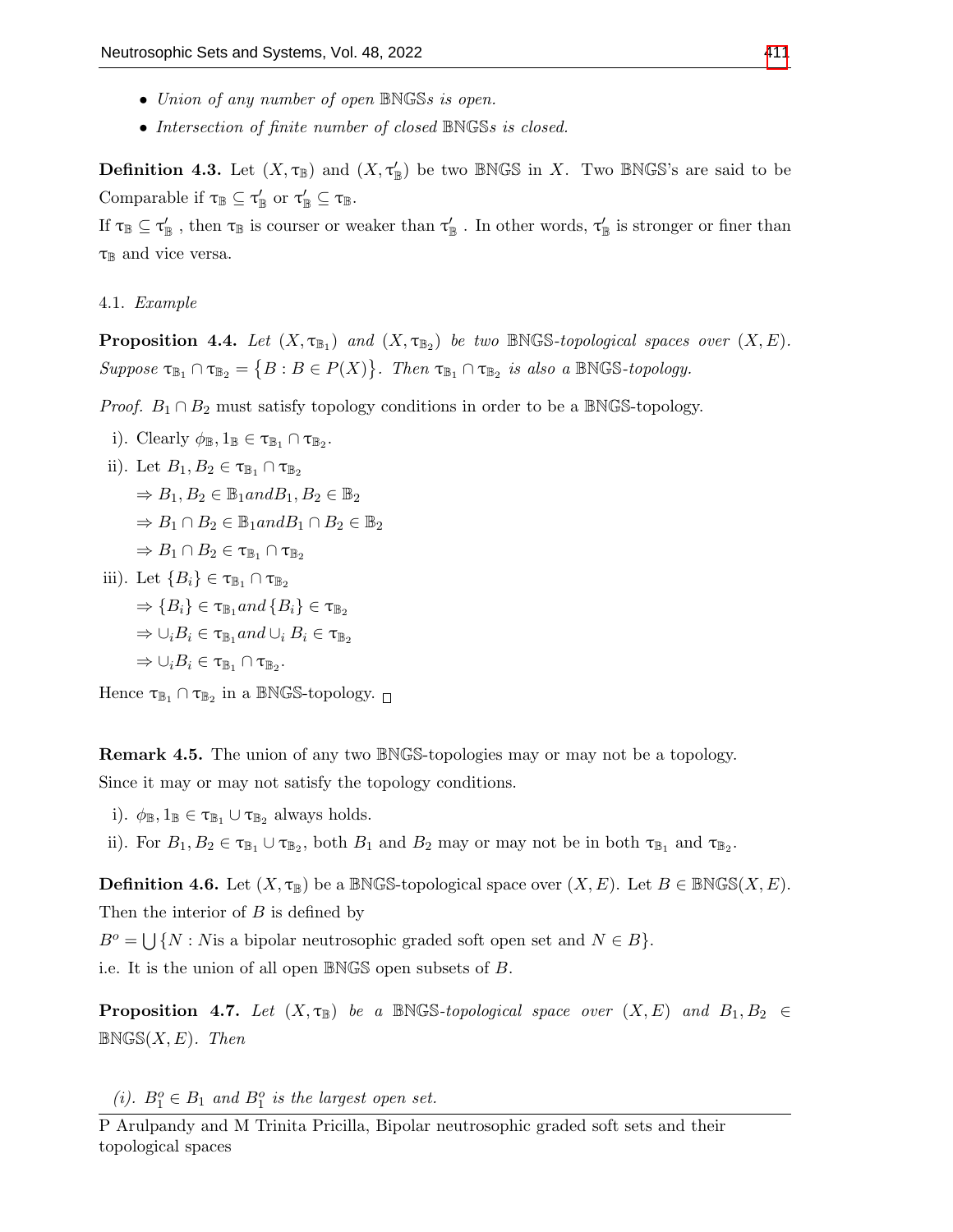- (*ii*).  $B_1 \in B_2 \Rightarrow B_1^o \in B_2^o$ .
- (iii).  $B_1^o$  is an open BNGS. i.e.  $B_1^o \in \tau_{\mathbb{B}}$ .
- (iv).  $B_1$  is BNGS soft open set if and only if  $B_1^o = B_1$ .
- (*v*).  $(B_1^o)^o = B_1^o$ .
- (vi).  $(\phi_{\mathbb{B}V})^o = \phi_{\mathbb{B}}$  and  $(1_{\mathbb{B}})^o = 1_{\mathbb{B}}$ .
- (vii).  $(B_1 \cap B_2)^o = B_1^o \cap B_2^o$ .
- (viii).  $B_1^o \cup B_2^o \subset (B_1 \cup B_2)^o$ .
- *Proof.* (i) Since  $B_1^o$  is the union of all open sets in  $B_1$ ,  $B_1^o$  is the largest open set which contained in  $B_1$ .
- (ii) Let  $B_1 \in B_2 \Rightarrow B_1^o \subset B_1 \subset B_2 \Rightarrow B_1^o \subset B_2$  and also  $B_2^o \subset B_2$ . But  $B_2^o$  is the largest open set in  $B_2$ . Hence  $B_1^o \subset B_2^o$ .
- (iii) By definition of BNGS-toppology  $\tau_{\mathbb{B}}$ , it is obvious.
- (iv)  $B_1^o \subset B_1$  and let  $B_1$  be bipolar neutrosophic graded soft open set.  $B_1 \subset B_1 \Rightarrow B_1 \subset \bigcap \{B_2 \in \tau_{\mathbb{B}} : B_2 \subset B_1\} = B_1^o$  $\Rightarrow B_1 \subset B_1^o \Rightarrow B_1 = B_1^o$ . Conversely, let  $B_1 = B_1^o$ . Then  $B_1 = B_1^o \in \tau_{\mathbb{B}} \Rightarrow B_1$  is open bipolar neutrosophic graded soft open set.
- (v) If  $B_1$  is an open BNGS, then  $B_1^o = B_1$ . Clearly  $B_1^o$  is an open BNGS. Hence  $(B_1^o)^o = B_1^o$ .
- (vi) Since  $\phi_{\mathbb{B}}, 1_{\mathbb{B}} \in \tau_{\mathbb{B}}$ . So they are open BNGS. Hence it is obvious from  $(iv)$ .
- (vii)  $B_1 \cap B_2 \subset B_1$  and  $B_1 \cap B_2 \subset B_2 \Rightarrow (B_1 \cap B_2)^o \subset B_1^o$  and  $(B_1 \cap B_2)^o \subset B_2^o$  $\Rightarrow (B_1 \cap B_2)^o \subset B_1^o \cap B_2^o.$ Further,  $B_1^o \subset B_1$  and  $B_2^o \subset B_2$ . Then  $B_1^o \cap B_2^o \subset B_1 \cap B_2$ . But  $(B_1 \cap B_2)^o \subset B_1 \cap B_2$ and it is the largest open set. So  $B_1^o \cap B_2^o \subset (B_1 \cap B_2)^o$ . Hence  $(B_1 \cap B_2)^o = B_1^o \cap B_2^o$ . (viii)  $B_1 \subset B_1 \cup B_2$  and  $B_2 \subset B_1 \cup B_2$ .  $\Rightarrow B_1^o \subset (B_1 \cup B_2)^o$  and  $B_1^o \subset (B_1 \cup B_2)^o$

$$
\begin{aligned} \text{(VIII)} \quad & \text{D}_1 \subset \text{D}_1 \cup \text{D}_2 \text{ and } \text{D}_2 \subset \text{D}_1 \cup \text{D}_2. \Rightarrow \text{D}_1 \subset (\text{D}_1 \cup \text{D}_2) \text{ and } \text{D}_1 \subset (\text{D}_1 \cup \text{D}_2) \end{aligned}
$$
\n
$$
\Rightarrow B_1^o \cup B_2^o \subset (B_1 \cup B_2)^o.
$$

**Definition 4.8.** Let  $(X, \tau_{\mathbb{B}})$  be a BNGS-topological space over  $(X, E)$  and  $B_1 \in \mathbb{BNGS}(X, E)$ . Then the closure of  $B$  is defined by

 $\overline{B} = \bigcap \{ N : N \text{ is bipolar neutrosophic graded soft closed set and } N \supset B \}.$ 

i.e. It is the intersection of all bipolar neutrosophic graded soft closed subsets of B.

**Proposition 4.9.** Let  $(X, \tau_B)$  be a BNGS-topological space over  $(X, E)$  and  $B_1, B_2 \in$  $BNGS(X, E)$ . Then

(i).  $B_1 \subset \overline{B_1}$  and  $\overline{B_1}$  is the smallest closed set.

P Arulpandy and M Trinita Pricilla, Bipolar neutrosophic graded soft sets and their topological spaces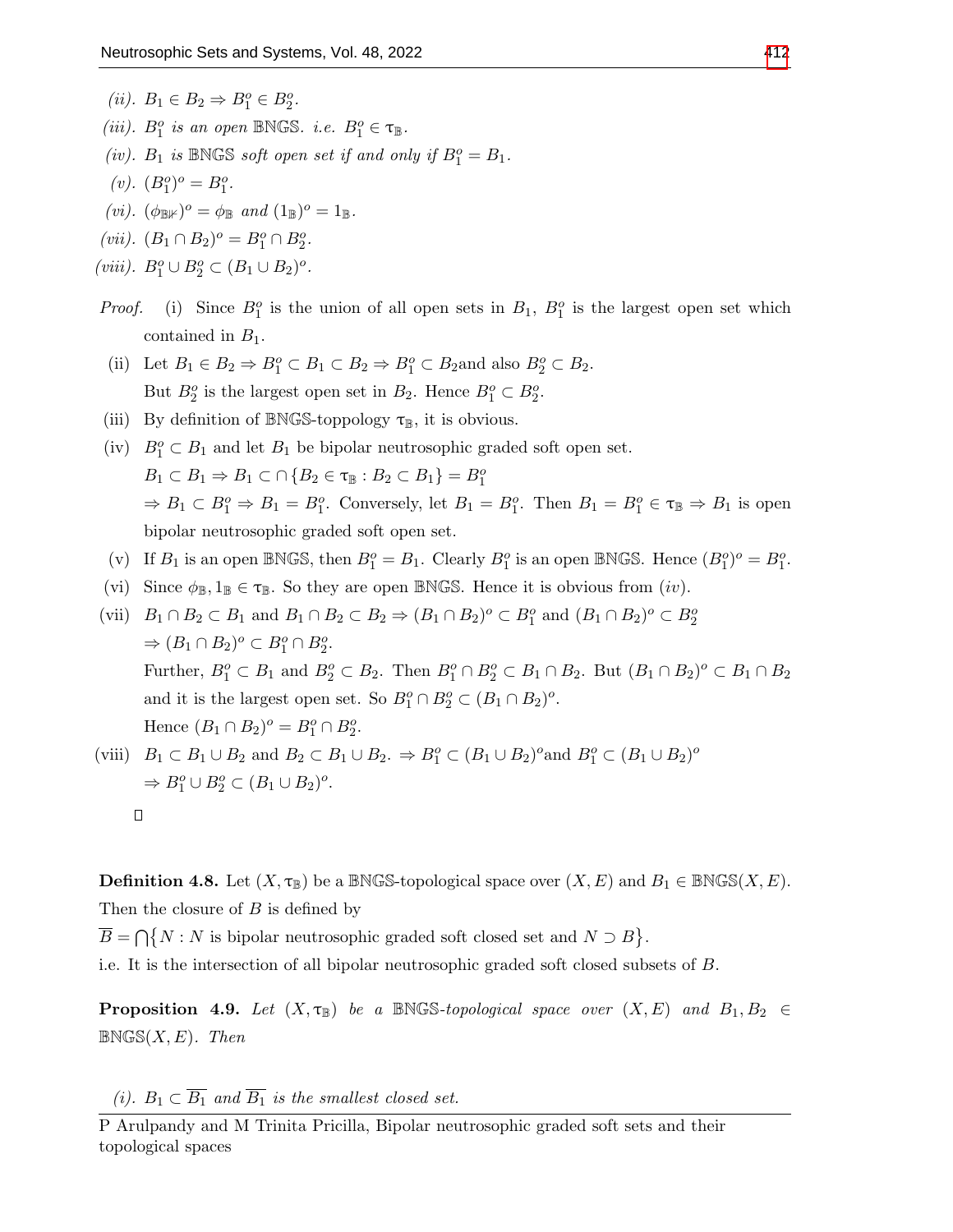(ii).  $B_1 \subset B_2 \Rightarrow \overline{B_1} \subset \overline{B_2}$ . (iii).  $\overline{B_1}$  is closed BNGS. i.e.  $\overline{B_1} \in \tau_{\mathbb{B}}^c$ . (iv).  $B_1$  is BNGS closed set if and only if  $\overline{B_1} = B_1$ . (v).  $\overline{\overline{B_1}} = \overline{B_1}$ . (*vi*).  $\overline{\phi_{\mathbb{B}}} = \phi_{\mathbb{B}}$  and  $\overline{1_{\mathbb{B}}} = 1_{\mathbb{B}}$ . (vii).  $\overline{B_1 \cup B_2} = \overline{B_1} \cup \overline{B_2}$ . (viii).  $\overline{B_1 \cup B_2} \subset \overline{B_1} \cap \overline{B_2}$ .

- *Proof.* (i) Since  $\overline{B_1}$  is the intersection of all closed sets in  $B_1$ ,  $\overline{B_1}$  is the smallest closed set which contains  $B_1$ .
- (ii) Let  $B_1 \subset B_2$ . Also  $B_1 \subset \overline{B_1}$  and  $B_2 \subset \overline{B_2} \Rightarrow B_1 \subset B_2 \subset \overline{B_2}$ . But  $\overline{B_1}$  is the smallest set containing  $B_1$ . So  $B_1 \subset \overline{B_1} \subset \overline{B_2}$ . Hence  $\overline{B_1} \subset \overline{B_2}$ .
- (iii) By definition of BNGS-toppology  $\tau_{\mathbb{B}}$  and  $\overline{B_1}$ , it is obvious.
- (iv)  $B_1 \subset \overline{B_1}$  and let  $B_1$  be bipolar neutrosophic graded soft closed set. Then  $B_1 \subset B_1$ .  $\overline{B_1} = \bigcap \{B_2 \in \tau_{\mathbb{R}}^c : B_2 \supset B_1\} \subset \{B_1 \in \tau_{\mathbb{R}}^c : B_1 \supset B_1\} = B_1$  $\Rightarrow$   $\overline{B_1} \subset B_1$  $\Rightarrow B_1 = \overline{B_1}$ . Conversely, let  $B_1 = \overline{B_1}$ . Then  $(\overline{B_1})^c \in \tau_{\mathbb{B}} \Rightarrow B_1^c \in \tau_{\mathbb{B}}$  $\Rightarrow B_1^c$  is open  $\Rightarrow B_1$  is closed.
- (v) If N is closed BNGS, then  $N = \overline{N}$ . But  $\overline{N}$  is closed by default. Replacing N by  $\overline{B_1}$ , we get  $\overline{B_1} = \overline{B_1}$ .
- (vi) Since  $\phi_{\mathbb{B}}$ ,  $1_{\mathbb{B}} \in \tau_{\mathbb{B}}$  are both open and closed. So the result is obvious by  $(iv)$ .
- (vii)  $B_1 \subset B_1 \cup B_2$  and  $B_2 \subset B_1 \cup B_2 \Rightarrow \overline{B_1} \subset \overline{B_1 \cup B_2}$  and  $\overline{B_2} \subset \overline{B_1 \cup B_2}$  $\Rightarrow \overline{B_1} \cup \overline{B_2} \subset \overline{B_1 \cup B_2}.$

Also,  $B_1 \subset \overline{B_1}$  and  $B_2 \subset \overline{B_2}$ . Then  $B_1 \cup B_2 \subset \overline{B_1} \cup \overline{B_2}$ . But  $B_1 \cup B_2 \subset \overline{B_1 \cup B_2} \subset \overline{B_1} \cup \overline{B_2}$ . Hence  $\overline{B_1 \cup B_2} = \overline{B_1} \cup \overline{B_2}$ . (viii)  $B_1 \cap B_2 \subset B_1$  and  $B_1 \cap B_2 \subset B_2$ .  $\Rightarrow \overline{B_1 \cap B_2} \subset \overline{B_1}$  and  $\overline{B_1 \cap B_2} \subset \overline{B_2}$  $\Rightarrow \overline{B_1 \cap B_2} \subset \overline{B_1} \cap \overline{B_2}.$  $\Box$ 

**Definition 4.10.** Let  $(X, \tau_{\mathbb{B}})$  be a BNGS-topological space over  $(X, E)$  and  $B \in \mathbb{BNGS}(X, E)$ . Then the boundary of B is denoted by  $Bd(B)$  and is defined by  $Bd(B) = \overline{B} \cap \overline{B^c}$ .

**Proposition 4.11.** Let  $(X, \tau_B)$  be a BNGS-topological space over  $(X, E)$  and  $B \in$  $BNGS(X, E)$ . Then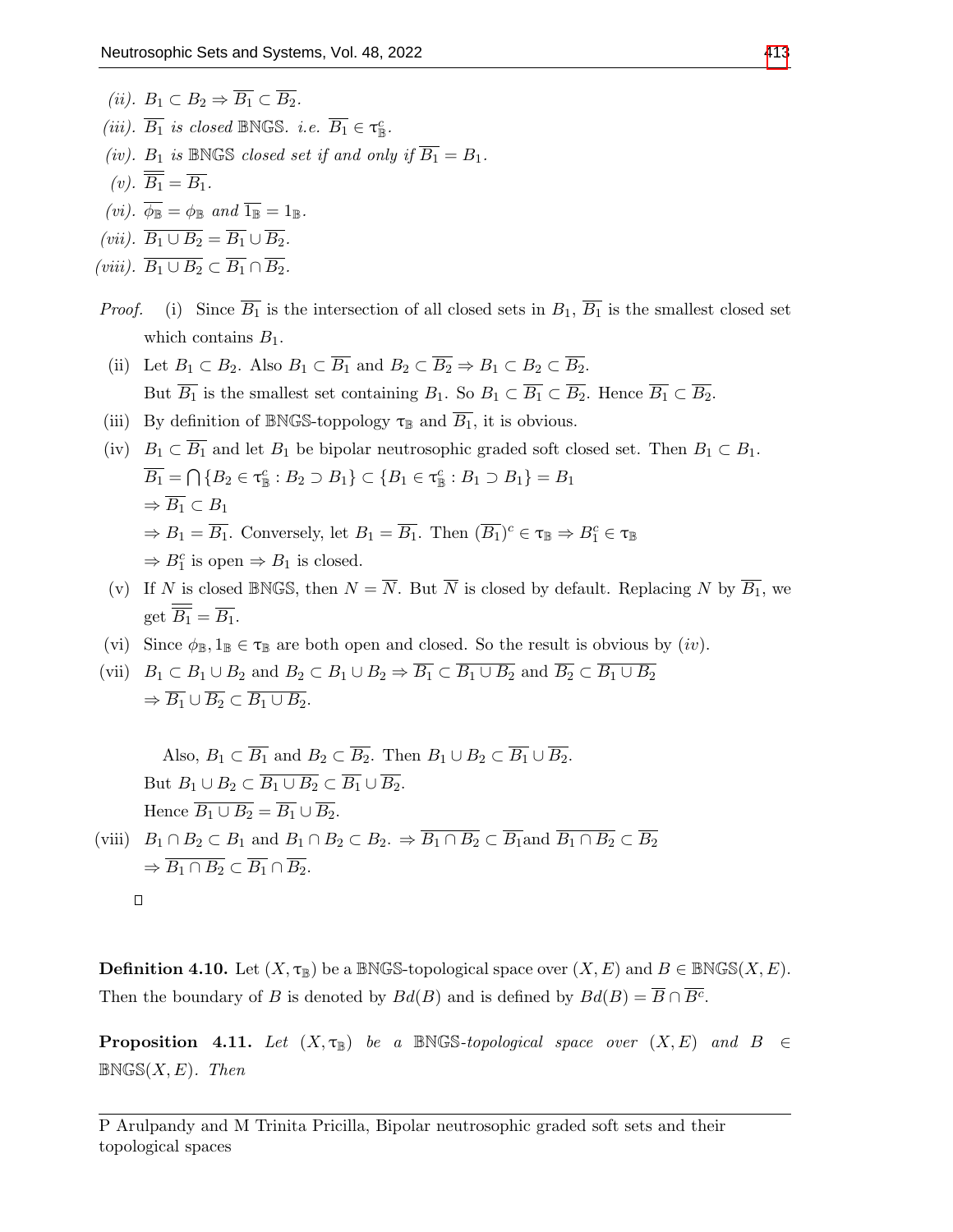(i). 
$$
B^o \cap Bd(B) = \phi_{\mathbb{B}}
$$
.  
\n(ii).  $\overline{B} = B^o \cup Bd(B)$ .  
\n(iii).  $Bd(B) = \phi_{\mathbb{B}}$  if and only if B is both closed and open.  
\n(iv).  $Bd(B) = \overline{B} \cap (B^o)^c$ .  
\nProof. (i)  $B^o \cap Bd(B) = B^o \cap (\overline{B} \cap \overline{B^c}) = B^o \cap (\overline{B} \cap (B^o)^c)$   
\n $= B^o \cap (B^o)^c \cap \overline{B} = \phi_{\mathbb{B}} \cap \overline{B} = \phi_{\mathbb{B}}$ .  
\n(ii)  $B^o \cup Bd(B) = B^o \cup (\overline{B} \cap \overline{B^c}) = B^o \cup (\overline{B} \cap (B^o)^c)$   
\n $= (B^o \cup \overline{B}) \cap (B^o \cup (B^o)^c) = (B^o \cup \overline{B}) \cap 1_{\mathbb{B}}$   
\n $= (B^o \cup \overline{B}) = \overline{B}$ . [Since  $B^o \subset B \subset \overline{B}$ ]  
\n(iii)  $Bd(B) = \overline{B} \cap \overline{B^c} = \phi_{\mathbb{B}}$   
\n $\Rightarrow \overline{B} \cap (B^o)^c = \phi_{\mathbb{B}} \Rightarrow \overline{B} \cap ((B^o)^c)^c \neq \phi_{\mathbb{B}}$   
\n $\Rightarrow \overline{B} \cap B^o \neq \phi_{\mathbb{B}} \Rightarrow \overline{B} \subset B^o$ .  
\nAlso we know that  $B^o \subset B$ . Hence  $B = B^o \Rightarrow B$  is open.  
\nFurther  $\overline{B} \subset B^o \subset B \Rightarrow \overline{B} \subset B$ , but we have  $B \subset \overline{B}$   
\n $\Rightarrow B = \overline{B} \Rightarrow B$  is closed.  
\nConversely, if B is both open and closed, then  $B = B^o$  and  $B = \overline{B}$ .  
\nNow  $Bd(B) = \overline{B} \cap \overline{B^c} = \overline{B} \cap (B^o)^c = B \cap B^c = \phi_{\mathbb{B}}$ .  
\

### 5. Conclusion

Bipolar neutrosophic graded soft sets and some of their properties with real life examples were proposed in this paper. BNGS is the extension of bipolar neutrosophic soft set by categorizing parameter set. Further, we proposed bipolar neutrosophic graded soft topological spaces with their properties and some propositions about the BNGS-topology. In future, we will try to explore the real life applications and construct the algorithm based the BNGS set and their topological structure.

## References

- <span id="page-15-2"></span>1. Ridvan Sahin and Ahmed Kucuk. On similarity and entropy of Neutrosophic soft sets, Journal of Intelligent and Fuzzy Systems, 27(2014), 5, 2417-2430.
- <span id="page-15-0"></span>2. Irfan Deli, Mumtaz Ali and Florentin Smarandache. Bipolar Neutosophic sets and Their applications based on multi-criteria decision making problems, Proceedings of Int. Conf. on Advanced Mechatronic systems, 2015, 249-254.
- <span id="page-15-1"></span>3. Vakkas Ulucay, Irfan Deli and Mehmet Sahin. Similarity measures of Bipolar neutrosophic sets and their applications to multiple criteria decision making Neural Computing and Applications, 29(2018), 3, 739-748.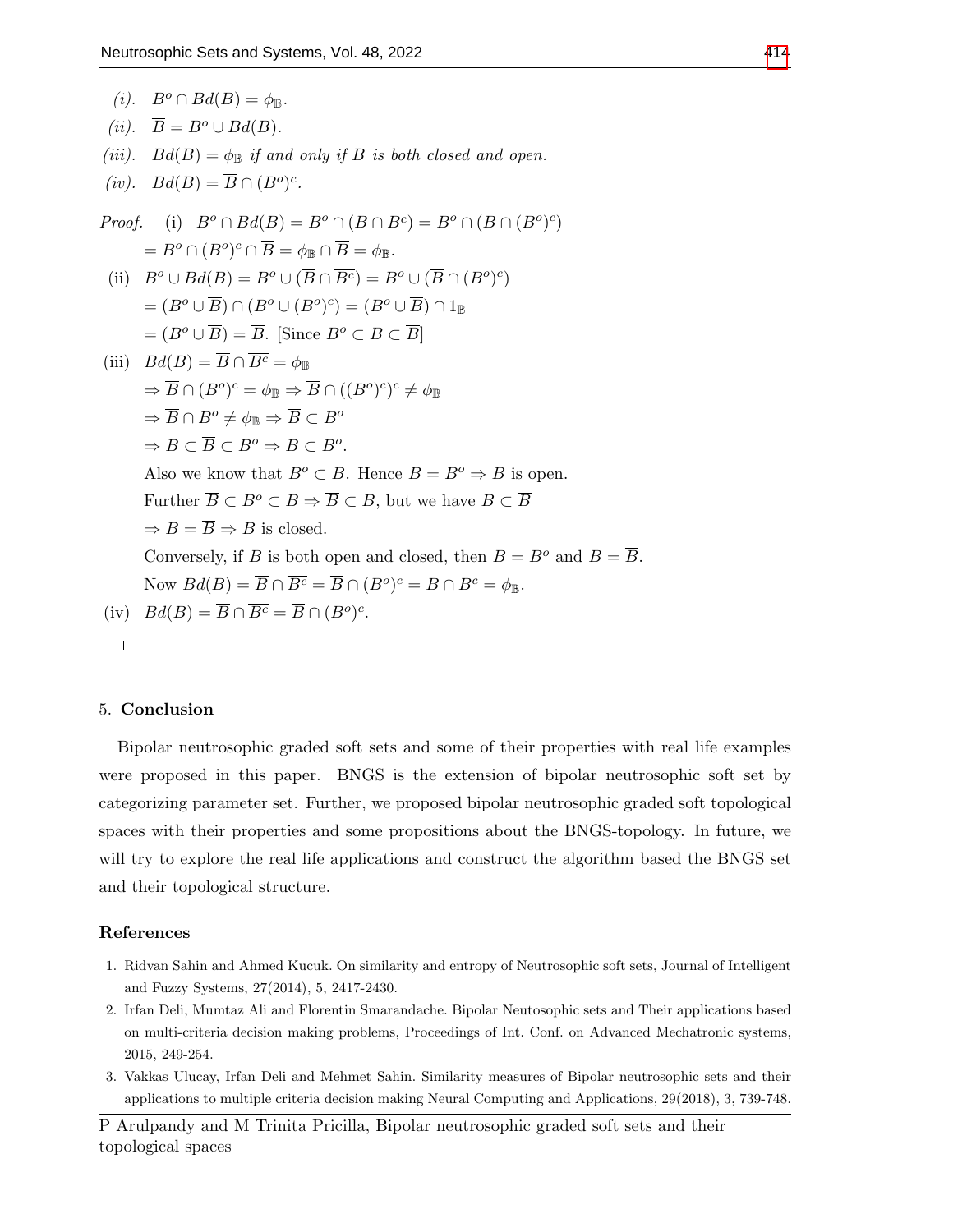- <span id="page-16-3"></span>4. Pinaki Majumdar and Syamal Kumar Samanta. On similarity and entropy of Neutrosophic sets, Journal of Intelligent and Fuzzy Systems, 26(2014), 3, 1245-1252.
- <span id="page-16-4"></span>5. Ali Aydogdu. On similarity and entropy of Single valued neutrosophic sets, Gen. Math. Notes, 29(2015), 1, 67-74.
- <span id="page-16-0"></span>6. Florentin Smarandache. Neutrosophy: A new branch of philosophy, Multiple valued logic: An international journal, 8(2002), 297-384.
- <span id="page-16-2"></span>7. Haibin wang, Florentin Smarandache, Yanqing Zhang and Rajshekar Sunderaraman. Single Valued Neutrosophic sets, Proceedings in Technical serise and applied Mathematics, 2012.
- <span id="page-16-1"></span>8. Florentin Smarandache. Neutrosophic set: A generalization of the intituitionistic fuzzy set, International Journal of Pure and Applied Mathematics, 24(2005), 3, 287-297.
- <span id="page-16-15"></span>9. P. K. Maji, R. Biswas and A. R. Roy. Soft set theory, Computers and Mathematics with applications, 45(2003), 4-5, 555-562.
- <span id="page-16-16"></span>10. Irfan Deli, Selim Eraslan and Naim Cagman. Neutrosophic soft sets and their decision making based on similarity measure, Neural Computing and applications, 29(2018), 1, 187-203.
- <span id="page-16-9"></span>11. Mumtaz Ali, Le Hoang Son, Irafan Deli and Nguyen Dang Tien. Bipolar neutrosophic soft sets and applications in decision making, Journal of Intelligent and Fuzzy Systems, 33(2017), 6, 4077-4087.
- <span id="page-16-8"></span>12. D. Molodtsov Soft set theory - First results, Computers and Mathematics with applications, 37(1999), 4-5, 19-31.
- 13. F. A. Kruse, A. B. Lefkoff, J. W. Boardman, K. B. Heidebrecht, A. T. Shapiro, P. J. Barloon, and A. F. H. Goetz. The spectral image processing system (SIPS) interactive visualization and analysis of imaging spectrometer data, AIP Conference Proceedings, 283(1993), 1, 192-201.
- <span id="page-16-13"></span>14. Mohamed Abdel-Basset, Gunasekaran Manogaran, Abduallah Gamal and Florentin Smarandache. A hybrid approach of neutrosophic sets and DEMATEL method for developing supplier selection criteria Design Automation for Embedded Systems, 22(2018), 3, 257-278.
- 15. Mohamed Abdel-Basset, Gunasekaran Manogaran, Abduallah Gamal and Florentin Smarandache. A Group Decision Making Framework Based on Neutrosophic TOPSIS Approach for Smart Medical Device Selection Journal of Medical Systems, 43(2019), 2, 19-41.
- 16. Mohamed Abdel-Basset, M. Saleh, Abduallah Gamal and Florentin Smarandache An approach of TOPSIS technique for developing supplier selection with group decision making under type-2 neutrosophic number Applied Soft Computing, 77(2019), 1, 438-452.
- <span id="page-16-12"></span>17. Arulpandy P and Trinita Pricilla M. Reduction of indeterminacy of gray scale image in bipolar neutrosophic domain, Neutrosophic sets and systems, 28(2019), 1, 1-12.
- <span id="page-16-10"></span>18. Arulpandy P and Trinita Pricilla M. Some similarity and entropy measurements of bipolar neutrosophic soft sets, Neutrosophic sets and systems, 25(2019), 1, 174-194.
- 19. Arulpandy P and Trinita Pricilla M. Salt and pepper noise reduction and edge detection using neutrosophic logic, Computer science, 21(2020), 2, 179-195.
- <span id="page-16-14"></span>20. Arulpandy P and Trinita Pricilla M. Speckle noise reduction and image segmentation using modified mean filter, Computer Assisted Methods in Engineering and Science, 27(2020), 4, 221-239.
- <span id="page-16-11"></span>21. Taha Yasin Ozturk and Tugba Han Dizman. A New Approach to Operations on Bipolar Neutrosophic Soft Sets and Bipolar Neutrosophic Soft Topological Spaces, Neutrosophic Sets and Systems, 30(2020), 1, 22-33.
- <span id="page-16-6"></span>22. Tuhin Bera and Nirmal Kumar Mahapatra. Introduction to neutrosophic soft topological space, OPSEARCH, 54(2017), 841-867.
- <span id="page-16-5"></span>23. Francisco Gallego Lupiez. On Neutrosophic Sets and Topology, Procedia Computer Science, 120(2017), 975-982.
- <span id="page-16-7"></span>24. Syeda Tayyba Tehrim and Muhammad Riaz. A novel extension of TOPSIS to MCGDM with bipolar neutrosophic soft topology, Journal of Intelligent and Fuzzy Systems, 37(2019), 4, 5531-5549.